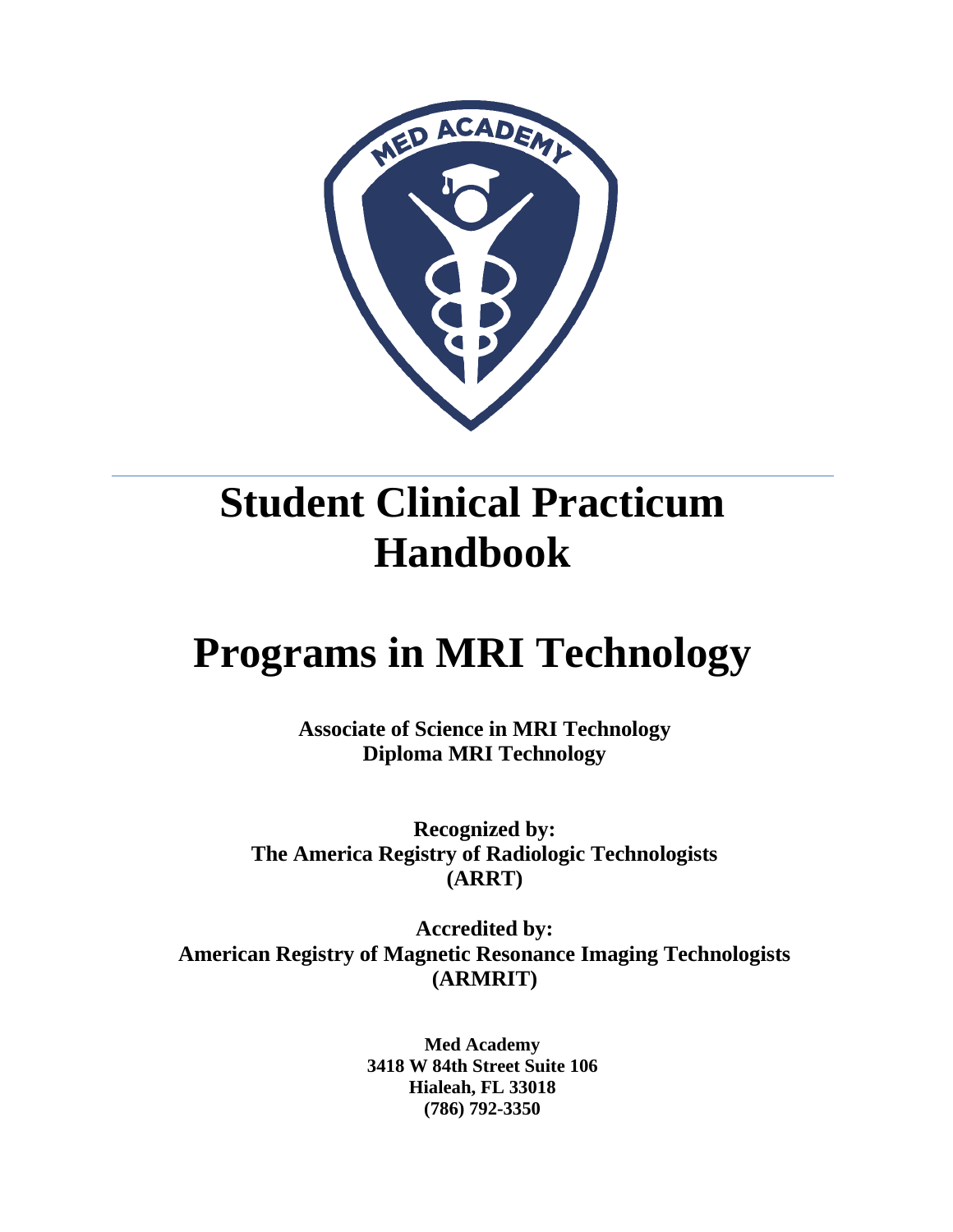#### **MRI CLINICAL EDUCATION**

#### **Required Clinical Rotations:**

- Clinical Externship I
- Clinical Externship II
- Clinical Externship III
- Clinical Externship IV

#### **Clinical Education Description**

The goal of clinical education at Med Academy is to enhance students' problem solving and technical skills, making them capable of handling and resolving situations of suitable patient care, environmental and department safety, effective communication, and professional and ethical behavior. Students will be trained in patient positioning, general patient care procedures in the imaging department, contrast administration, departmental protocol, and MR Safety. Content is presented progressively in competency levels through clinical performance objectives and competency exams.

#### **Clinical Education Pre-requisites:**

- Attend to the Clinical Orientation Section
- Complete Clinical Orientation on the Clinical Site
- Approved MRI Safety Questionnaire
- Have current BLS certification
- Immunizations (as required by clinical facility only)
- Drug Test (as required by clinical facility only)
- Provide all documentation for clinical assignment as requested

#### **Course Objectives**

Upon completion of the clinical education, the student will:

- 1. Maintain a safe work environment for patients, visitors, and health care workers.
- 2. Properly schedule and prescreen patients.
- 3. Communicate professionally with patients and staff members.
- 4. Use standard protocols to perform routine radiologic examinations.
- 5. Use Digital Imaging and Communications in Medicine (DICOM).
- 6. Identify when to modify a protocol and successfully perform the modification.
- 7. Identify the probable cause of image quality problems and recommend an appropriate solution.
- 8. Perform and monitor quality assurance tests.
- 9. Power up and shut down the system.
- 10. Correlate the requested exam with clinical history and reported physical exam.
- 11. Ensure patient safety by correlating surgical, accident, and occupational history.
- 12. Properly screen patients for contraindications to ordered procedures
- 13. Employ proper precautions to prevent disease transmission.
- 14. Monitor linens and supplies and restock when necessary.
- 15. Demonstrate an understanding of a patient's cultural, ethnic, or value system differences.
- 16. Speak with patients in a professional and empathetic manner to alleviate any patient concerns
- 17. Demonstrate professional ethics by preserving the patient's modesty.
- 18. Demonstrate how to give proper instructions to optimize patient comfort and cooperation.
- 19. Respond appropriately in emergency situations.
- 20. Recognize patient adverse reactions during contrast administration and act appropriately.
- 21. Identify and report equipment problems.
- 22. Adhere to national, organizational and departmental standards, protocols, policies and procedures
- 23. Consistently maintain patient confidentiality standards.
- 24. Perform safe, ethical and legal practices.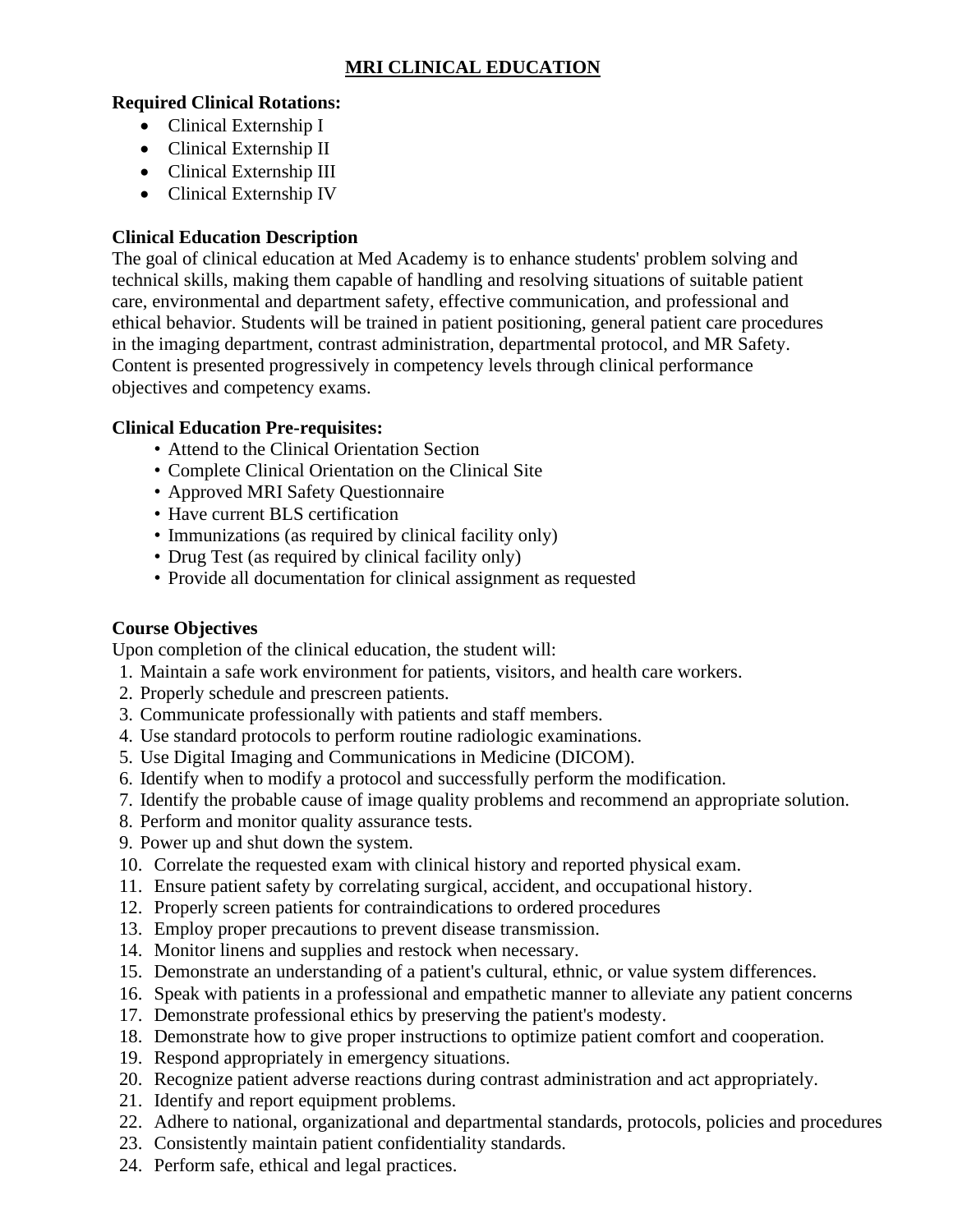#### **MRI TECHNOLOGY CLINICAL POLICIES**

#### **I. CPR**

#### **Policy:**

It is the policy of the program to require that all students complete an approved training course in CPR prior to program completion. In addition, CPR is required by the ARRT as one of the general patient care competencies.

#### **Procedure:**

- 1. Incoming students will be scheduled for a CPR class during the patient care course.
- 2. If facilities or instructors are not available during the patient care course, students will be scheduled accordingly to participate in CPR classes sponsored by outside providers.
- 3. For the Program Director to certify that a student has met the eligibility requirements to take the ARRT examination (program completion), an approved CPR course must be completed and a copy of the card on file in the student's clinical file.
- 4. Students who have already completed a CPR course prior to the program's start must produce a current, valid card to be exempt from scheduled CPR classes. A copy will be made of the card and placed in the student's clinical file.
- 5. All students must have a valid CPR card before starting clinical rotations.

#### **II. Assigned Clinical Rotations**

#### **Policy:**

To ensure that all clinical activities are educationally valid and sound, it is the policy of the Program in Radiology Technology to assign students to clinical areas on a rotating basis throughout various settings and/or institutions. A clinical rotation schedule will be distributed to each student, clinical coordinator, and clinical site before starting clinical activities. Rotation schedules will define the start and end dates and area for each rotation. The Program Director must approve any changes to clinical assignments before implementation.

Students must rotate through assigned areas only. They are not permitted to be "pulled" by clinical supervisors to cover other, non-assigned rotations. Students are never to be utilized to supplement paid technical staff. Furthermore, students are not permitted to "visit" in rotations other than their assigned area.

#### **Procedure:**

- 1. At the beginning of each academic year, the Clinical Coordinator will prepare a clinical rotation schedule for the entire year.
- 2. During clinical orientation, each student will receive a copy of the rotation schedule. Copies of the rotation schedule will also be distributed to area supervisors and clinical instructors.
- 3. No changes to the rotation schedule can be made without the permission of the Clinical Coordinator and/or Program Director.

#### **III. Student Supervision**

#### **Policy:**

The clinical education portion of the curriculum is a structured competency-based program interrelated with the didactic portion of the program. Through the interaction between students, the clinical instructors and staff, and the patients to be imaged, students have an opportunity to complete mandatory and elective competencies (as defined by the ARRT) and to achieve the program's mission and goals.

The presence of students in the clinical areas is not intended to supplement or replace staff. Clinical education opportunities are provided under the supervision of qualified, licensed general MRI Technologists, clinical instructors, and clinical supervisors.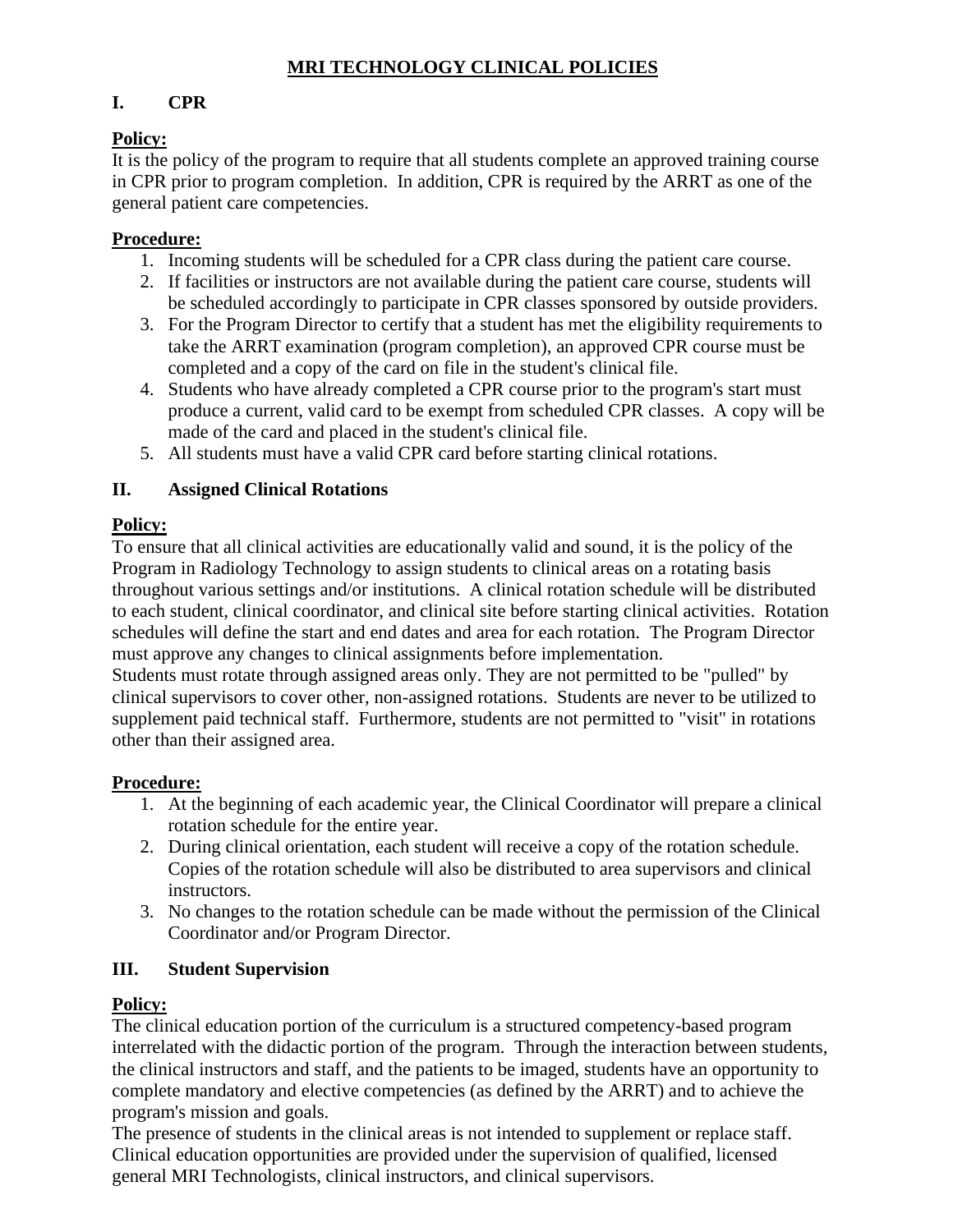#### **Direct supervision** defined:

Until a student demonstrates clinical competency for a specific MRI Technologist procedure, all medical imaging procedures must be performed under the Direct Supervision of a licensed MRI Technologist.

The licensed MRI Technologist will review the examination request in relation to the student's achievement relative to obtaining a passing score on the clinical competency evaluation. The student possesses the necessary knowledge and skill level required to perform the examination. The MRI Technologist must remain in the room observing the student's performance. The MRI Technologist will complete a competency evaluation form as documentation of the student's ability level relative to the examination performed.

All students must work under direct supervision (a licensed MRI Technologist physically present in the examination room) until such time that they have completed a competency evaluation as described above.

#### **Indirect supervision** defined:

When a student successfully completes a competency evaluation for a particular examination, they can perform only those examinations under the indirect supervision of a qualified, licensed MRI Technologist. Indirect supervision is defined as a licensed MRI Technologist is immediately available to the student MRI Technologist in an adjacent room or in a nearby area to assist the student should the need arise. The licensed MRI Technologist is also available to answer any questions the student may have relative to the procedure and patient condition.

The student's ability to work under indirect supervision following successful completion of a competency evaluation shall be at the discretion of the supervising licensed MRI Technologist or clinical instructor. It may vary according to the area of clinical rotation.

Students may perform portable MRI Technologist procedures under indirect supervision (following successful completion of a competency evaluation) provided that a licensed MRI Technologist is readily available to assist the student should the need arise.

Although students will rotate through the operating room and complete area-specific competencies, all students in the operating room will work only under the Direct Supervision of a licensed MRI Technologist.

Suppose a student feels that the supervision policies described above are not being adhered to. In that case, written notification must be immediately submitted to the Program Director and/or the coordinator to take the necessary corrective actions. No student retaliation will be permitted following notification of policy violations.

#### **IV. Leaving Clinical Areas**

#### **Policy:**

Students are not allowed to leave their assigned clinical areas during the scheduled clinical time without the permission of the clinical supervisor or clinical instructor. Students will be assigned a lunch break by the area supervisor.

If a student leaves an assigned area without the permission of the area supervisor or clinical instructor, disciplinary action will result.

Students are not to leave their clinical areas at the end of the day until all work in progress is completed unless permission is given to the student and appropriate transfer of patient care is done. Under no circumstances are students permitted to invest more than forty hours per week in program activities consisting of class and clinical schedules combined.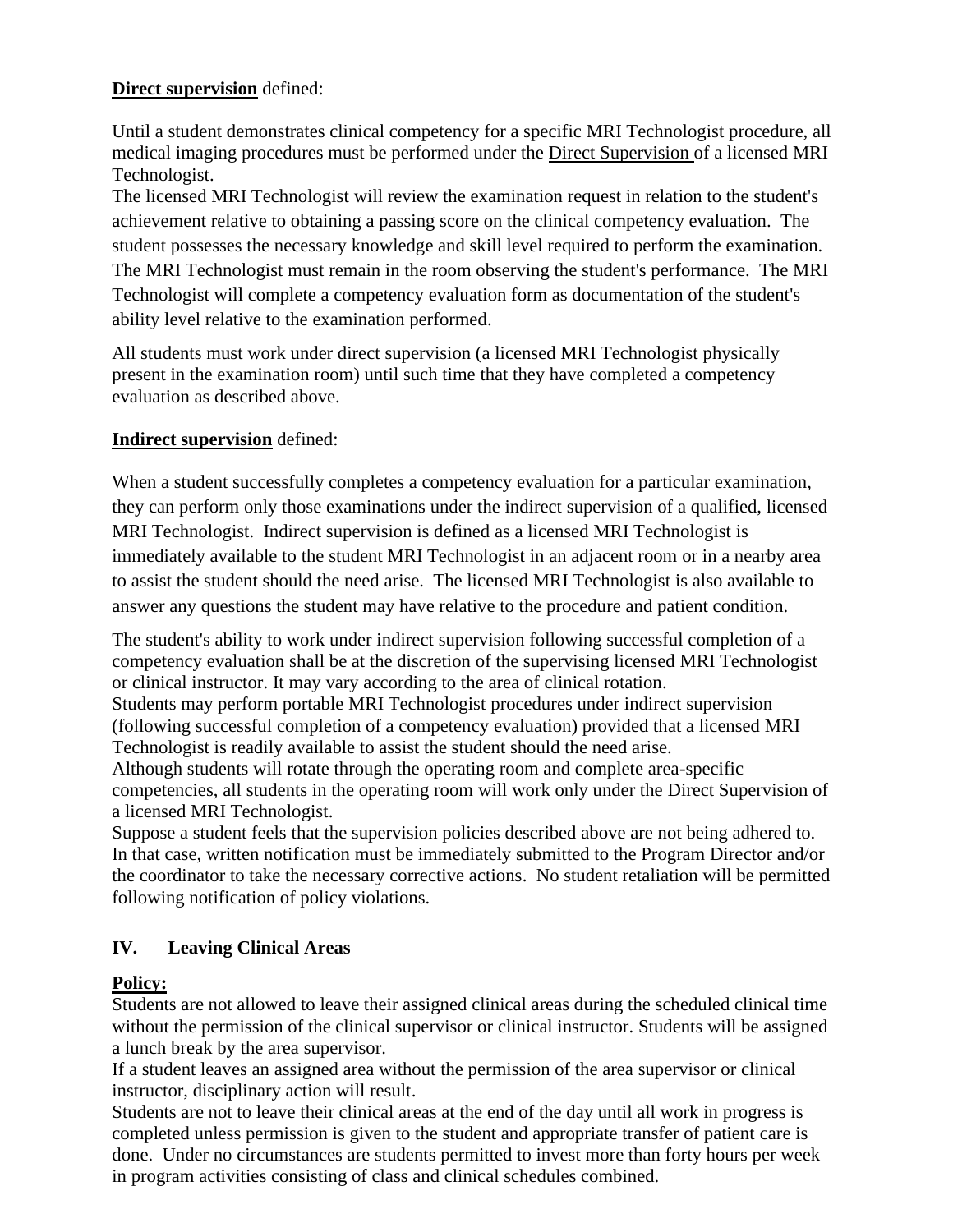#### **V. Clinical Responsibilities**

## **Policy:**

Students are required to maintain a clean environment in their assigned clinical area/examination room. This may also include stocking of rooms and replenishment of the room linen supply. In addition, students must exercise care and fully comply with all established MRI Technologist safety standards when performing examinations.

Students are responsible for all technical, clerical, and other duties relative to the performance of their clinical duties. This includes, but is not limited to, all necessary exam paperwork and computer functions. All students will perform patient examinations and studies according to their skill level and will assist staff technologists with the following:

- a. caring for the needs of patients
- b. lifting and moving patients as necessary
- c. cleaning examination rooms and equipment
- d. emptying laundry hampers in examination rooms if necessary
- e. recording the procedure in the hospital's HIS system and completing associated paperwork.

Under no circumstances may a student eat or drink in patient areas, including MRI Technologist examination rooms. Food and beverage consumption must be done only in designated areas within the hospital. Each area supervisor will inform students of the designated area.

## **VI. Clinical Site Photo Identification**

## **Policy:**

During the orientation for new radiography students, appointments will be scheduled with the school and clinical site for obtaining hospital-issued photo identification badges if applicable. For security reasons, students must wear their hospital photo identification badge (if applicable) and their Med Academy badge at all times while on hospital property.

The front of the badge denoting the individual as a student must be prominently displayed at all times. If a student loses their photo identification badge, they must notify the Program Director or Clinical Coordinator immediately.

#### **Procedure:**

In the event a hospital-issued identification badge is lost:

- 1. The student must contact the program director or clinical coordinator immediately.
- 2. The program director will supply the student with a memorandum on school letterhead to take with them to the site to obtain a replacement badge.

#### **VII. Professional Demeanor**

## **Policy:**

It is the program's policy to expect each student to conduct himself or herself professionally at all times. Failure to do so will result in the appropriate disciplinary action, including probation, program suspension, and/or program dismissal. The disciplinary action taken will be at the discretion of the Program Director and will reflect the inappropriate action displayed by the student.

Clinical site policies, procedures, and rules are to be followed at all times. Any questions regarding these rules should be directed to the area supervisor or Program Director for clarification.

#### **VIII. Clinical Equipment & Supplies Policy:**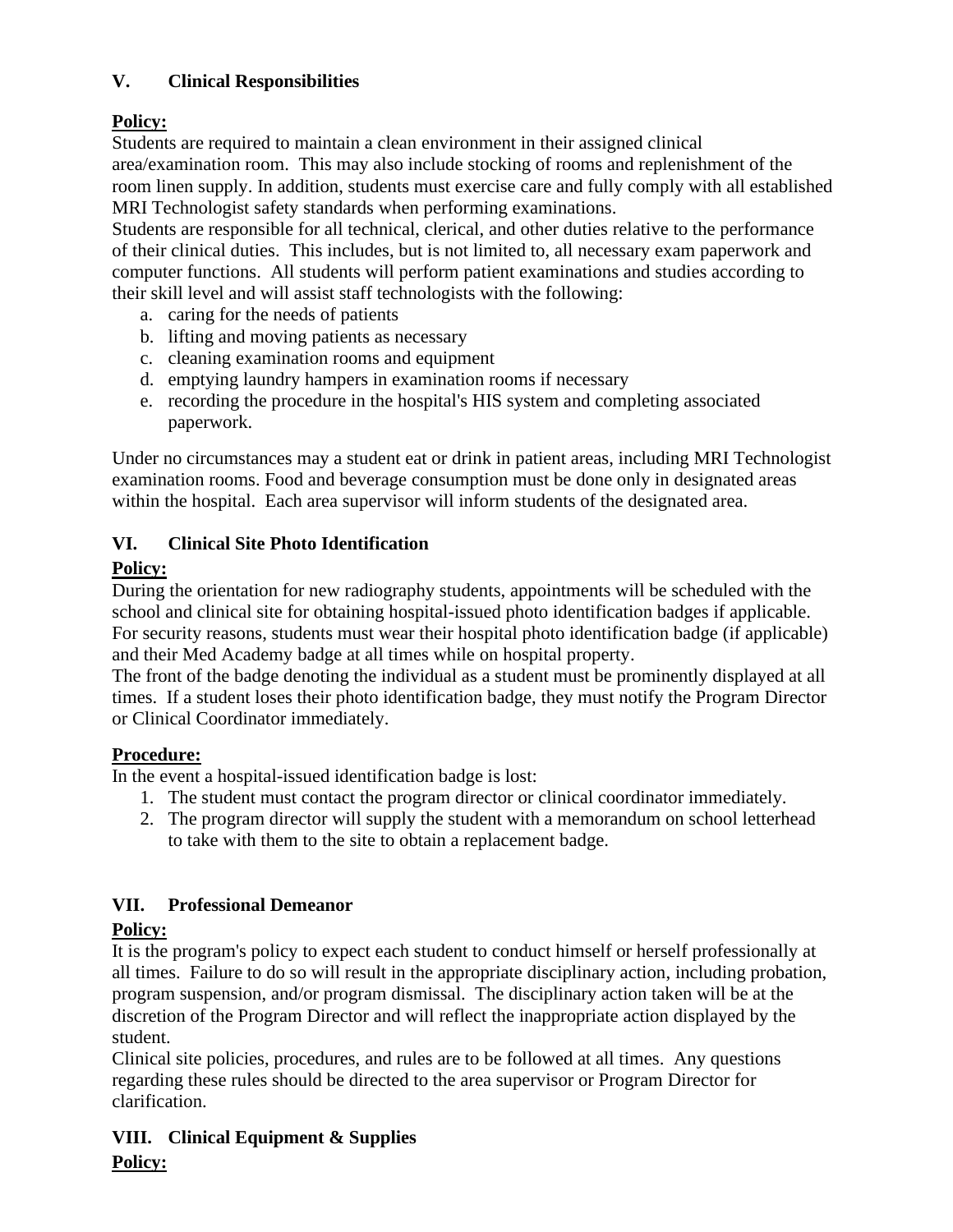Clinical equipment and supplies are to be used only for the purpose intended. Students are not permitted to remove any equipment or supplies from the clinical premises. Students in violation of this policy are subject to disciplinary action, including program dismissal and possible criminal prosecution. Furthermore, equipment and supplies should be cleaned and returned to their proper location following completion of the MRI Technologist procedure they are being used for.

#### **IX. Use of Cellular Phones in Clinical Area**

#### **Policy:**

Student MRI Technologists must not bring cellular telephones into the clinical areas. In addition, phones must be turned off or be placed on silent mode if they are to be stored in the student's locker. Violation of this policy will result in the assignment of probation, program suspension for repeat offenses leading up to the possible program dismissal, as this is disruptive to the learning and clinical environments; and may be hazardous to the electronic circuitry of some medical equipment.

#### **X. Uniform Requirements and Grooming**

#### **Policy:**

It is the policy of the program that students conform to acceptable standards of grooming at all times. Acceptable standards of grooming may be defined as follows:

- The uniform should be neat and clean.
- Shoes should be clean and polished at all times.
- All students must maintain a conservative hairstyle. Hair that falls below the shoulder must be fastened up or back.
- Students must be clean-shaven or facial hair must be neatly trimmed.
- Excessive use of cosmetics or perfumes is not permitted.
- Fingernails must be kept at a suitable length and neatly trimmed.
- Canvas shoes are not permitted.

For the purpose of clarification, **uniform restrictions** will be defined as follows:

- Shoes: Clogs (including those sold in uniform stores), sandals, ankle-laced, platform, open-toe, or open-backed shoes.
- Denim materials, including jeans.
- Jump suits, knickers, harem pants, and coveralls.

Students not conforming to uniform requirements will be sent home. Demerits will be issued for the first occurrence. Subsequent occurrences will result in program suspension and/or program dismissal for repeat offenses.

#### **XI. Clinical Performance Evaluation**

#### **Policy:**

The program's policy is that all students be evaluated about clinical performance at the conclusion of each assigned rotation. At the end of each clinical rotation assignment, a "Clinical Evaluation" form will be given to the area supervisor for each student. The area supervisors and clinical instructors will either complete the evaluation or may elect to have the staff technologist(s) complete it. The area supervisor will countersign all completed evaluations.

#### **Procedure:**

At the completion of each rotation assignment:

1. The Program Director or clinical coordinator will forward a Clinical Evaluation form for each student to the area supervisors.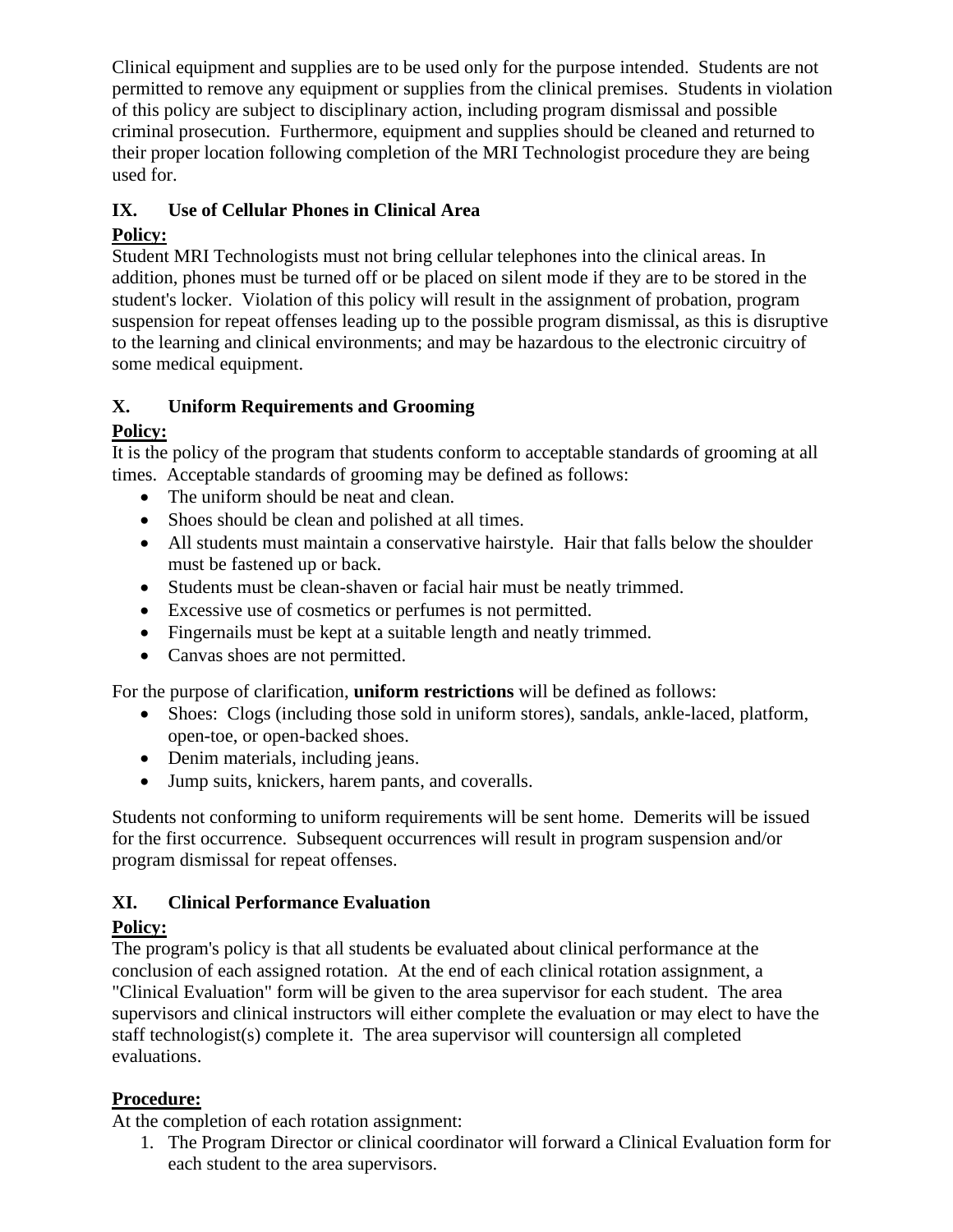- 2. The Area Supervisor and Clinical Instructor may either complete the evaluation or forward it to the staff technologist(s) working with the individual student during most of the rotation.
- 3. Upon completion, the area supervisor signed the evaluation and forwarded it to the Clinical Coordinator for scoring.
- 4. The Clinical Coordinator will meet with each student individually, at which time the student will be allowed to review the evaluation and sign acknowledging they have had an opportunity to discuss its contents.
- 5. Clinical evaluations will be filed, and a student may request an additional conference (in writing) to review clinical evaluations.

Any student receiving a monthly evaluation of **less than 2.5** or fails to progress according to the Clinical Performance Objectives or to complete an appropriate number of clinical competency evaluations will be placed on clinical probation.

#### **MRI TECHNOLOGY SAFETY POLICIES**

#### **XII. MRI Safety Questionnaire.**

#### **Policy**

Med Academy's policy is that all students complete a Magnetic Resonance Imaging (MRI) Safety questionnaire during the orientation period. The student must sign this questionnaire after completion, and it will be submitted to the program director for revision.

Students cannot start the Magnetic Resonance Imaging (MRI) program until Magnetic Resonance Imaging (MRI) Safety questioner approval is granted by the program director.

#### **Procedure**

All students must fill a Magnetic Resonance Imaging (MRI) Safety questionnaire during the orientation period. The program director will explain all the Magnetic Resonance Imaging (MRI) Safety questionnaire before filling it.

After Magnetic Resonance Imaging (MRI) Safety questionnaire had been filled and signed by the student, it must be submitted to the program director for revision. After a careful revision by the program director and no safety concerns in the Magnetic Resonance Imaging (MRI) Safety questionnaire, the program director will grant the student to start the Magnetic Resonance Imaging (MRI) Program. The program director must sign magnetic Resonance Imaging (MRI) Safety questionnaire as proof of approval.

Students with safety issues stated in the Magnetic Resonance Imaging (MRI) Safety questionnaire will meet the program director for clarification. If, after clarification still safety considerations are a concern, a more extensive screening will be required.

If more extensive screening turned out to be negative (Magnetic Resonance Imaging (MRI) safe), students will be allowed to start the Magnetic Resonance Imaging (MRI) program.

If more extensive screening turned out positive (MRI unsafe), students will not be allowed to start the Magnetic Resonance Imaging (MRI) program.

#### **Definitions**

Magnetic Resonance Imaging (MRI) Safety Questionnaire: The Magnetic Resonance Imaging (MRI) Safety questionnaire must be completed before an individual is exposed to an external magnetic field. It is an extensive screening form used in Magnetic Resonance Imaging (MRI) to clear all individuals entering the MR suite. The Magnetic Resonance Imaging (MRI) Safety Questionnaire targets ferromagnetic foreign bodies, mechanical or magnetically activated implanted devices, or any other hazard device or equipment on the individuals.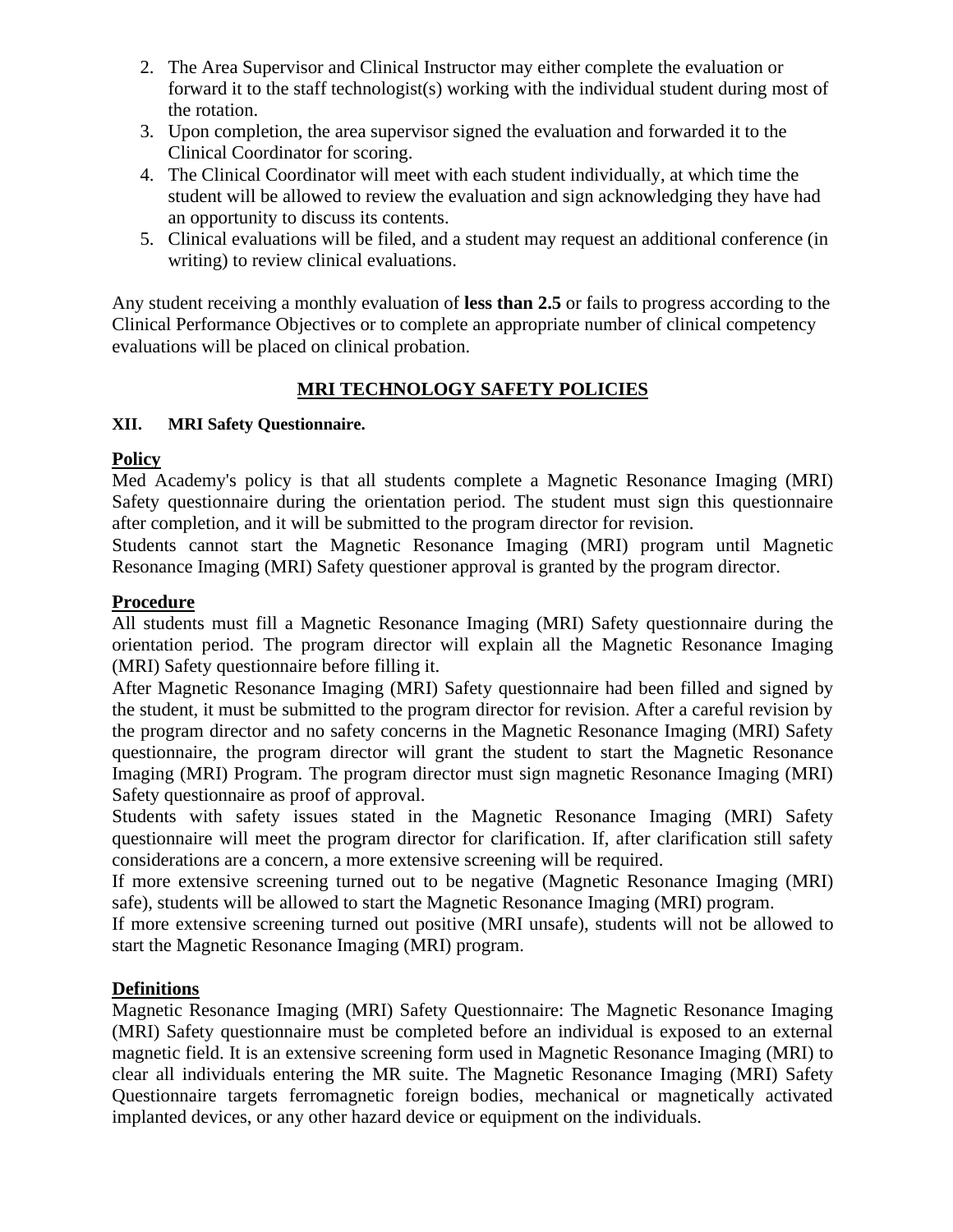Extensive screening: an extensive screening may include x-ray for foreign bodies, literature for implanted devices, student medical records revision related to Magnetic Resonance Imaging (MRI) safety concern.

#### **XIII. MRI Safety Training**

#### **Policy**

Med Academy's policy that all students assigned to clinical areas are to complete a Magnetic Resonance Imaging (MRI) Safety training before the start of the clinical training.

#### **Procedures**

All students before the beginning of the clinical training must attend a Safety Magnetic Resonance Imaging (MRI) training in the Clinical orientation section. During this training, the students will be educated about the safety aspects of working in a Magnetic Resonance Imaging (MRI) environment.

#### **XIV. Jewelry & Accessories**

#### **Policy**

It is a policy of Med Academy that students assigned to clinical areas, if they decide to wear any jewelry, it must be made from non-ferromagnetic materials. No digital watches are allowed during clinical training. The student must remove all accessories before entering the Magnetic Resonance Imaging (MRI) room.

#### **Procedures**

For safety reasons, if a student wears any jewelry must be non-ferromagnetic. No analog watches are to be used; in case of using a watch, digital watches will be allowed. Any accessory must be removed before coming into the Magnetic Resonance Imaging (MRI) suite; depending on the clinical site, the student will have access to a safe area to leave personal belongings; if the clinical site does not provide a looker student must leave all personal belongings in their car or home.

Any student not following this policy is subject to program suspension on the first occurrence and program dismissal on the second.

#### **Definitions**

The magnetic field does not attract Non-ferromagnetic materials; some include gold, silver, titanium, and platinum. Accessories that are not supposed to be brought into the Magnetic Resonance Imaging (MRI) suite including but not limited to keys, credit cards, cards with magnetic strips, money clips, paper clips, coins, hairpins, hair barrettes, any electronic types of equipment such as cell phone, beepers, iPods, etc.

#### **XV. Student Pregnancy**

#### **Policy:**

It is the policy of the MRI Program to comply with all federal regulations regarding disclosure of pregnancy by the student. Suppose a female student becomes pregnant (or suspects she may be pregnant). In that case, it is recommended that she notify the Program Director as soon as possible in writing. Disclosure of pregnancy status is voluntary. Every effort will be made to protect the health of the student and developing fetus. Furthermore, all enrolling females will be made aware of this policy during program information sessions.

#### **Procedure:**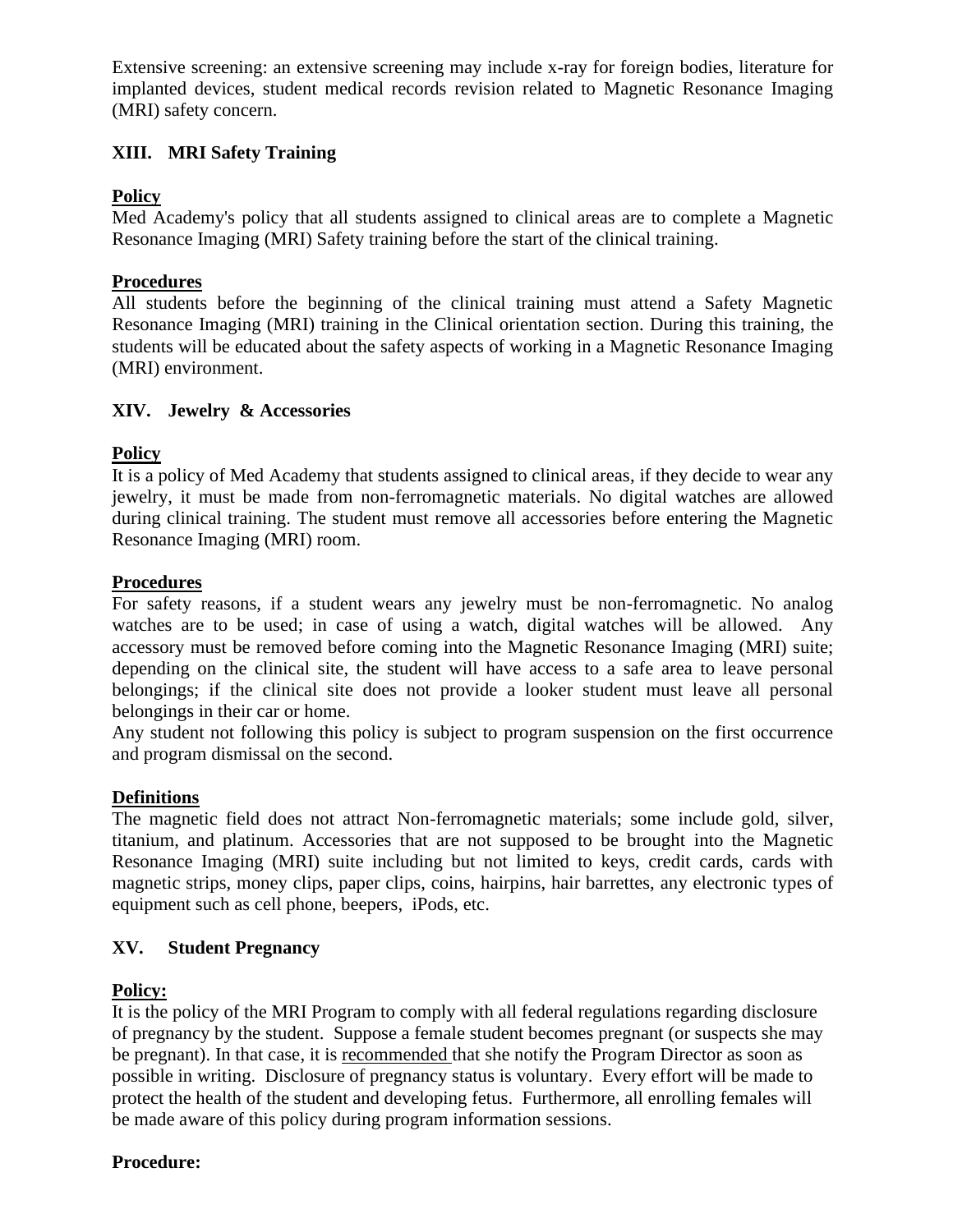- 1. If the student decides to disclose, the notification must be in writing and include the estimated date of conception and projected due date.
- 2. The Program Director will determine if the student's ability to engage in didactic and clinical education will be determined ultimately by the student and her physician. Input from the Program Director and MRI Safety Office should also be considered.
- 3. Following written documentation from her physician that she is permitted to continue clinical activities, the students will meet the Program Director to discuss educational options. Each pregnant student will be handled on a case-by-case basis. Option included, but are not limited to, the following:
	- a. Continue without modification
	- b. Continue with the didactic portion of the program and take a leave- of absence, with the continuation of the clinical portion of the program following delivery.

## **Clinical Competencies**

As part of the Clinical Externship, students must demonstrate competence in the clinical activities identified below:

- Seven mandatory general patient care activities
- Eight mandatory safety requirements
- Seven mandatory quality control Procedures
- Seventeen mandatory MRI Procedures
- Ten elective MRI Procedures

#### **General Patient Care**

Students must demonstrate competence in all seven patient care activities listed below. The activities should be performed on patients whenever possible, but simulation is acceptable.

| <b>General Patient Care Procedures</b>           | <b>Pass</b> | <b>Failed</b> | Date             | <b>Verified</b> |
|--------------------------------------------------|-------------|---------------|------------------|-----------------|
|                                                  |             |               | <b>Completed</b> | By              |
| <b>CPR</b>                                       |             |               |                  |                 |
| Vital Signs (Blood Pressure, Pulse, Respiration) |             |               |                  |                 |
| Sterile Technique                                |             |               |                  |                 |
| <b>Standard (Universal) Precautions</b>          |             |               |                  |                 |
| <b>Transfer of Patient</b>                       |             |               |                  |                 |
| Care of Patient Medical Equipment                |             |               |                  |                 |
| Venipuncture                                     |             |               |                  |                 |

#### **MRI Safety Requirements**

Students must demonstrate competence in all three areas of MRI Safety listed below.

| <b>MRI Safety Requirements</b>               | <b>Pass</b> | <b>Failed</b> | <b>Date</b>      | <b>Verified</b> |
|----------------------------------------------|-------------|---------------|------------------|-----------------|
|                                              |             |               | <b>Completed</b> | By              |
| Screening Patients, Ancillary personnel, and |             |               |                  |                 |
| equipment                                    |             |               |                  |                 |
| <b>Identify MRI Zones</b>                    |             |               |                  |                 |
| <b>Static Filed</b>                          |             |               |                  |                 |
| Radiofrequency Field                         |             |               |                  |                 |
| Time-Varying Magnetic Field                  |             |               |                  |                 |
| <b>Patient Monitoring</b>                    |             |               |                  |                 |
| <b>Contrast Media Safety</b>                 |             |               |                  |                 |
| <b>Emergency Situations</b>                  |             |               |                  |                 |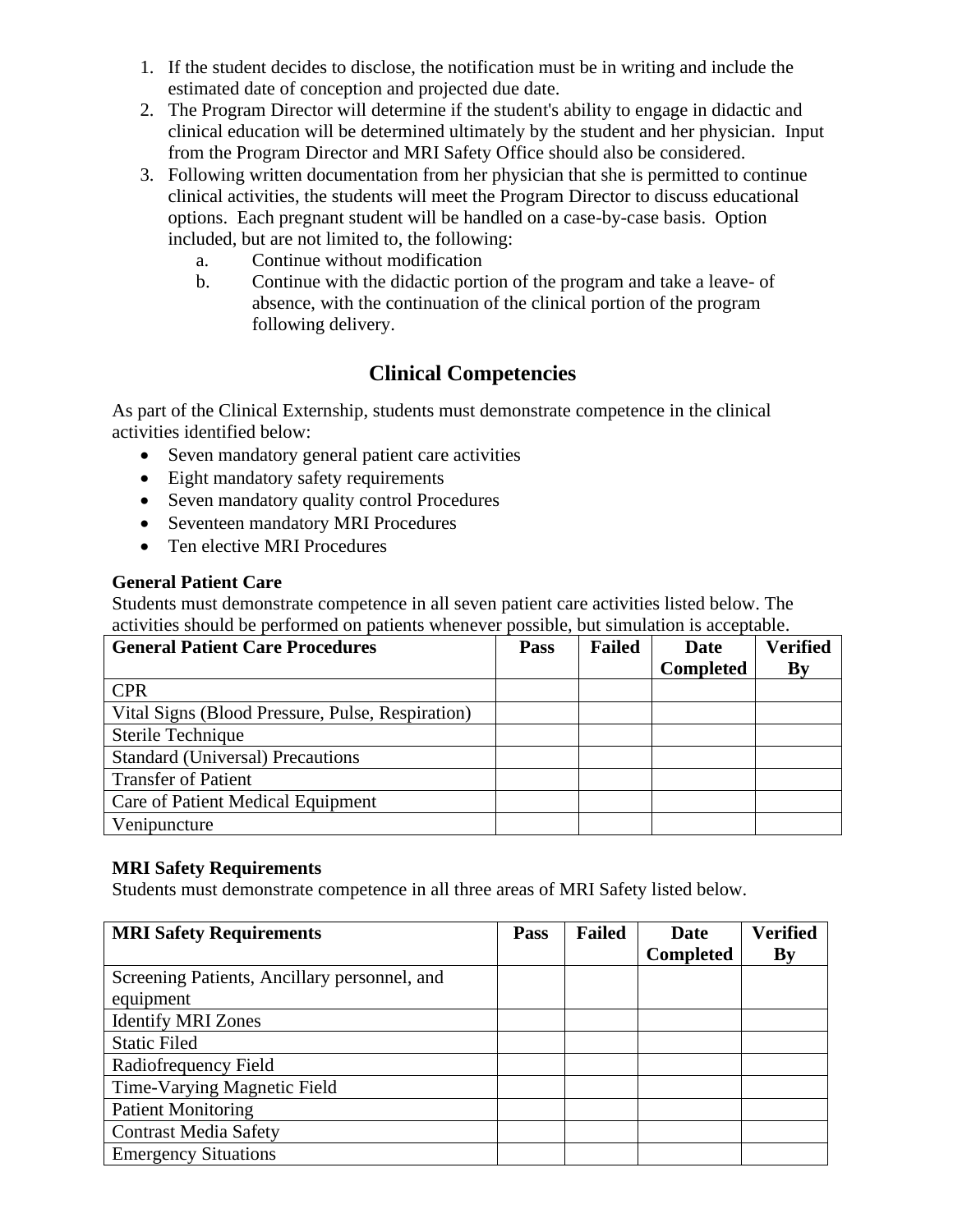#### **Quality Control Procedures**

Students must demonstrate competence in all seven quality control activities listed below.

| <b>Quality Control Procedures</b>                     | <b>Pass</b> | <b>Failed</b> | <b>Date</b>      | <b>Verified</b> |
|-------------------------------------------------------|-------------|---------------|------------------|-----------------|
|                                                       |             |               | <b>Completed</b> | By              |
| Signal to Noise                                       |             |               |                  |                 |
| <b>Center Frequency</b>                               |             |               |                  |                 |
| <b>Transmitter Gain or Attenuation</b>                |             |               |                  |                 |
| Geometric Accuracy                                    |             |               |                  |                 |
| Equipment Inspection (e.g., Coils, Table, Door Seals) |             |               |                  |                 |
| Monitor Cryogen Levels                                |             |               |                  |                 |
| <b>Room Temperature</b>                               |             |               |                  |                 |

#### **MRI Procedures Requirements**

Students When performing the MRI Procedures, the students demonstrate appropriate

#### **Patient Care Skills:**

- Patient Identification: Identify the patient with more than one source (name, picture ID, wrist band)
- Patient assessment and safety: patient interview, MR safety questionnaire assessment, and anti-noise devices
- Standard (Universal) precautions
- Patient communication: clear and concise directions for patient to understand and follow
- Patient monitoring: monitor the patient during the procedure
- Caring disposition: demonstrate compassion and empathy for the patient's condition and vulnerable state. Exhibits understanding, knowledge, and gentle care.
- Post examination follow-up: assist the patient off the table; communicate proper postexamination instruction; direct patient to dressing area/exit, and clean exam room.

#### **MRI Skills:**

- Evaluation of the doctor's order: type of exam, patient history,
- Equipment manipulation: coil selection, table, control panel, restrain devices
- Position skills: patient position, landmark selection, patient comfort
- Protocol selection: proper protocol and pulse sequence selection depending on physician indications and patient conditions
- Anatomic coverage: demonstrate required anatomy-anatomic structures optimally
- Parameter optimization: good SNR, high resolution, good image contrast, and acceptable scan time
- Performance speed: exam performed within reasonable time frame within the consideration of the level of difficulty of the procedure and patient condition
- Anatomy identifier: ability to identify anatomic structures in MR image

#### **Mandatory MRI Procedures Requirements**

Students must demonstrate competence in all 17 mandatory MRI Procedures; mandatory procedures must be performed in actual patients.

| <b>MRI Procedure</b>   | <b>Mandatory</b> | Elective | <b>Pass</b> | <b>Failed</b> | Date<br><b>Completed</b> | <b>Verified</b><br>By |
|------------------------|------------------|----------|-------------|---------------|--------------------------|-----------------------|
| <b>Head &amp; Neck</b> |                  |          |             |               |                          |                       |
| <b>Brain</b>           |                  |          |             |               |                          |                       |
| IAC                    |                  |          |             |               |                          |                       |

#### **MRI Procedures List**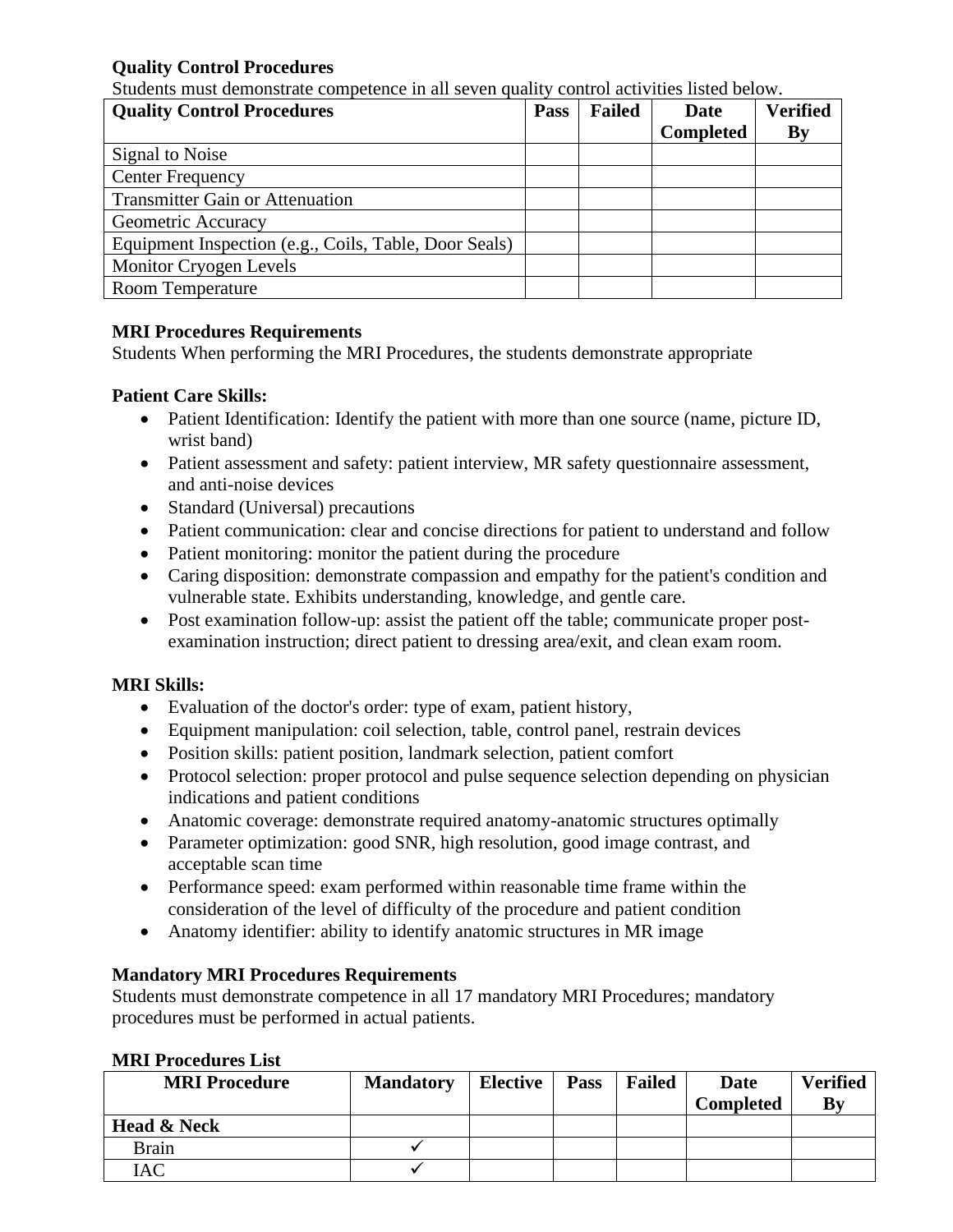| Neck MRA                          |   |  |  |  |
|-----------------------------------|---|--|--|--|
| Pituitary                         |   |  |  |  |
| Head MRA                          |   |  |  |  |
| <b>Spine</b>                      |   |  |  |  |
| Cervical                          | ✓ |  |  |  |
| Thoracic                          |   |  |  |  |
| Lumbar                            |   |  |  |  |
| <b>Thorax</b>                     |   |  |  |  |
| <b>Abdomen &amp; Pelvis</b>       |   |  |  |  |
| Abdomen                           |   |  |  |  |
| <b>MRCP</b>                       |   |  |  |  |
| <b>Musculoskeletal</b>            |   |  |  |  |
| Hand/Wrist                        | ✓ |  |  |  |
| Hip                               |   |  |  |  |
| Ankle/Hind Foot                   |   |  |  |  |
| Shoulder                          | ✓ |  |  |  |
| Fore Foot                         |   |  |  |  |
| Knee                              |   |  |  |  |
| <b>Special Imaging Procedures</b> |   |  |  |  |
| <b>Image Post Processing</b>      |   |  |  |  |

#### **Elective MRI Procedures Requirements**

Students must demonstrate competence in 10 elective procedures to be selected from a list of 24 MRI procedures; up to 5 of the ten electives procedures can be simulated.

| <b>MRI Procedures List</b> |  |
|----------------------------|--|
|                            |  |

| <b>MRI Procedure</b>        | <b>Mandatory</b> | <b>Elective</b> | Pass | <b>Failed</b> | <b>Date</b>      | <b>Verified</b> |
|-----------------------------|------------------|-----------------|------|---------------|------------------|-----------------|
|                             |                  |                 |      |               | <b>Completed</b> | By              |
| <b>Head &amp; Neck</b>      |                  |                 |      |               |                  |                 |
| Face/Soft Tissue Neck       |                  | $\checkmark$    |      |               |                  |                 |
| Trigeminal                  |                  | $\checkmark$    |      |               |                  |                 |
| Posterior Fossa             |                  | ✓               |      |               |                  |                 |
| <b>Temporal Lobe</b>        |                  | $\checkmark$    |      |               |                  |                 |
| Orbit                       |                  | ✓               |      |               |                  |                 |
| <b>Spine</b>                |                  |                 |      |               |                  |                 |
| Sacrum/Coccyx               |                  | $\checkmark$    |      |               |                  |                 |
| <b>Brachial Plexus</b>      |                  | ✓               |      |               |                  |                 |
| <b>Thorax</b>               |                  |                 |      |               |                  |                 |
| Chest                       |                  | ✓               |      |               |                  |                 |
| <b>Breast</b>               |                  | ✓               |      |               |                  |                 |
| Heart                       |                  | $\checkmark$    |      |               |                  |                 |
| Thoracic MRA                |                  | ✓               |      |               |                  |                 |
| <b>Abdomen &amp; Pelvis</b> |                  |                 |      |               |                  |                 |
| Abdominal MRA               |                  | $\checkmark$    |      |               |                  |                 |
| <b>Soft Tissue Pelvis</b>   |                  | $\checkmark$    |      |               |                  |                 |
| <b>Musculoskeletal</b>      |                  |                 |      |               |                  |                 |
| Temporomandibular Joint     |                  | $\checkmark$    |      |               |                  |                 |
| Humerus                     |                  | $\checkmark$    |      |               |                  |                 |
| Forearm                     |                  | $\checkmark$    |      |               |                  |                 |
| Femur                       |                  | $\checkmark$    |      |               |                  |                 |
| Lower Leg                   |                  | ✓               |      |               |                  |                 |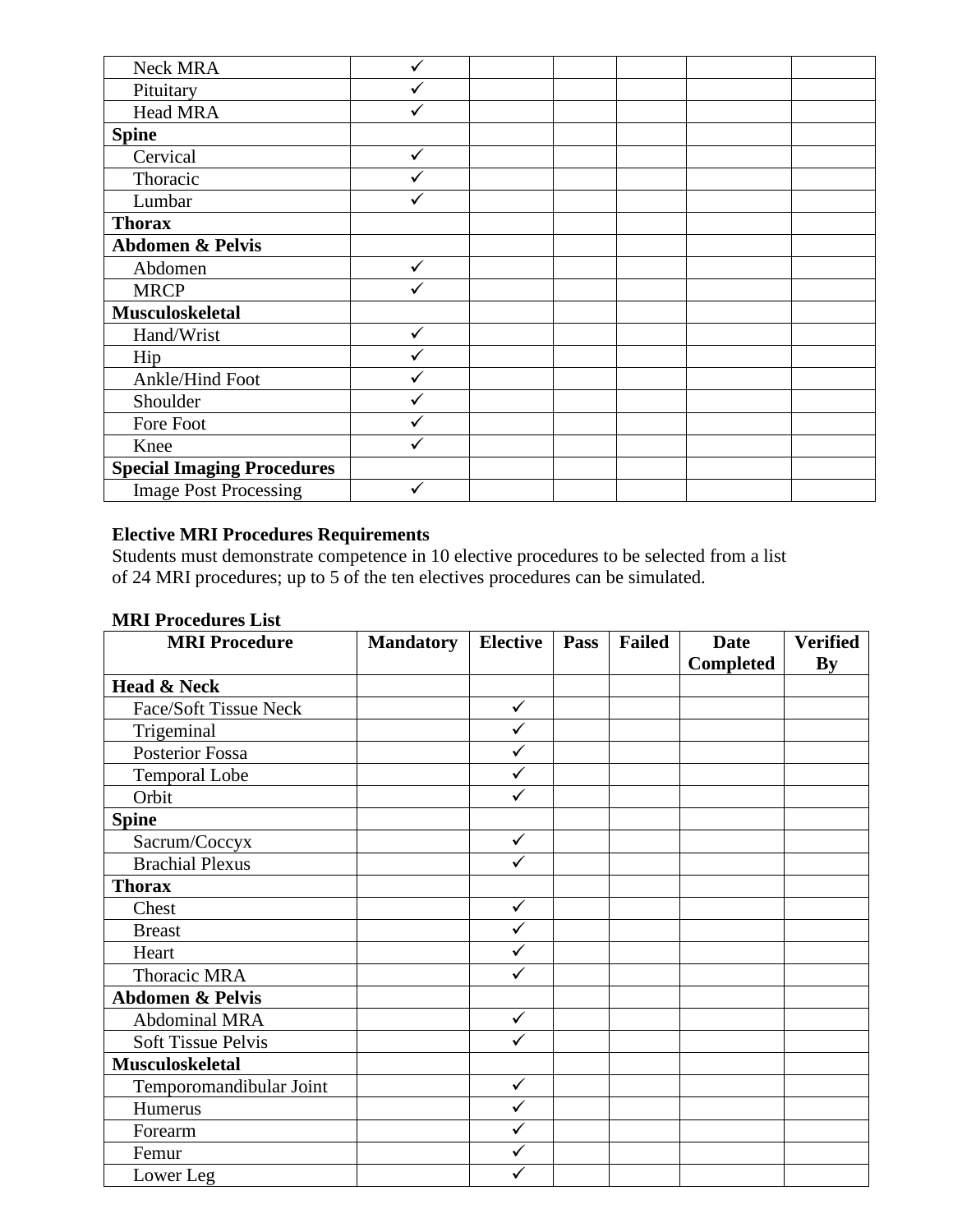| Elbow                             |  |  |  |
|-----------------------------------|--|--|--|
| Finger/Thumb                      |  |  |  |
| <b>Bony Pelvis</b>                |  |  |  |
| <b>Special Imaging Procedures</b> |  |  |  |
| <b>MRV</b>                        |  |  |  |
| <b>Extremity MR Angiography</b>   |  |  |  |
| Spectroscopy                      |  |  |  |

#### **Clinical Externship Grade**

| The final grade will be based on: |
|-----------------------------------|
| 25%                               |
| 25%                               |
| 50%                               |
|                                   |

#### **Grading System:**

| Score / Final Average: | Letter Grade: |
|------------------------|---------------|
| 94% - 100%             | А             |
| 85% - 93%              | B             |
| 75% - 84%              | €             |
| Below 75%              | F             |
| Incomplete             |               |
| Withdraw               |               |

#### **Clinical Attendance**

#### **Course Attendance:**

Attendance to Clinical Externship is mandatory. Students must complete an average of 16 hours per week during this class.

Student must turn in the attendance log and the procedures login a monthly basis

The attendance log must include the date, starting and ending time, the total number of hours per day and must be signed by the supervising technologist.

• The procedures log must include: a procedure performed, date, start and completion time, scan type, and if it was observed (O) or performed under direct Supervision (DS) or indirect Supervision (IS).

Students must complete the clinical training within a twelve (12) months period unless unusual circumstances occur. The Program Director must approve extensions to the length of training due to unusual circumstances.

If a student does not complete the required number of hours during the scheduled time, three (3) things might happen:

- First, the student will have to find his place to complete the remaining hours. The school must approve the clinical site and obtain an affiliation Agreement or
- Second, the student must pay an additional \$500 fee to the school for every extra month required for the student to complete the training or
- Third, the student will be withdrawn from the program.

#### **Attendance Reports:**

Clinical attendance logs must be completed daily. Students not recording attendance daily in the attendance log will count as an absence.

The attendance log is to be at the clinical site at all times. Under no circumstances (except if requested by a school official), the student will remove the attendance log from the facility. For example, suppose the attendance log is not at the clinical site at the time of clinical coordinator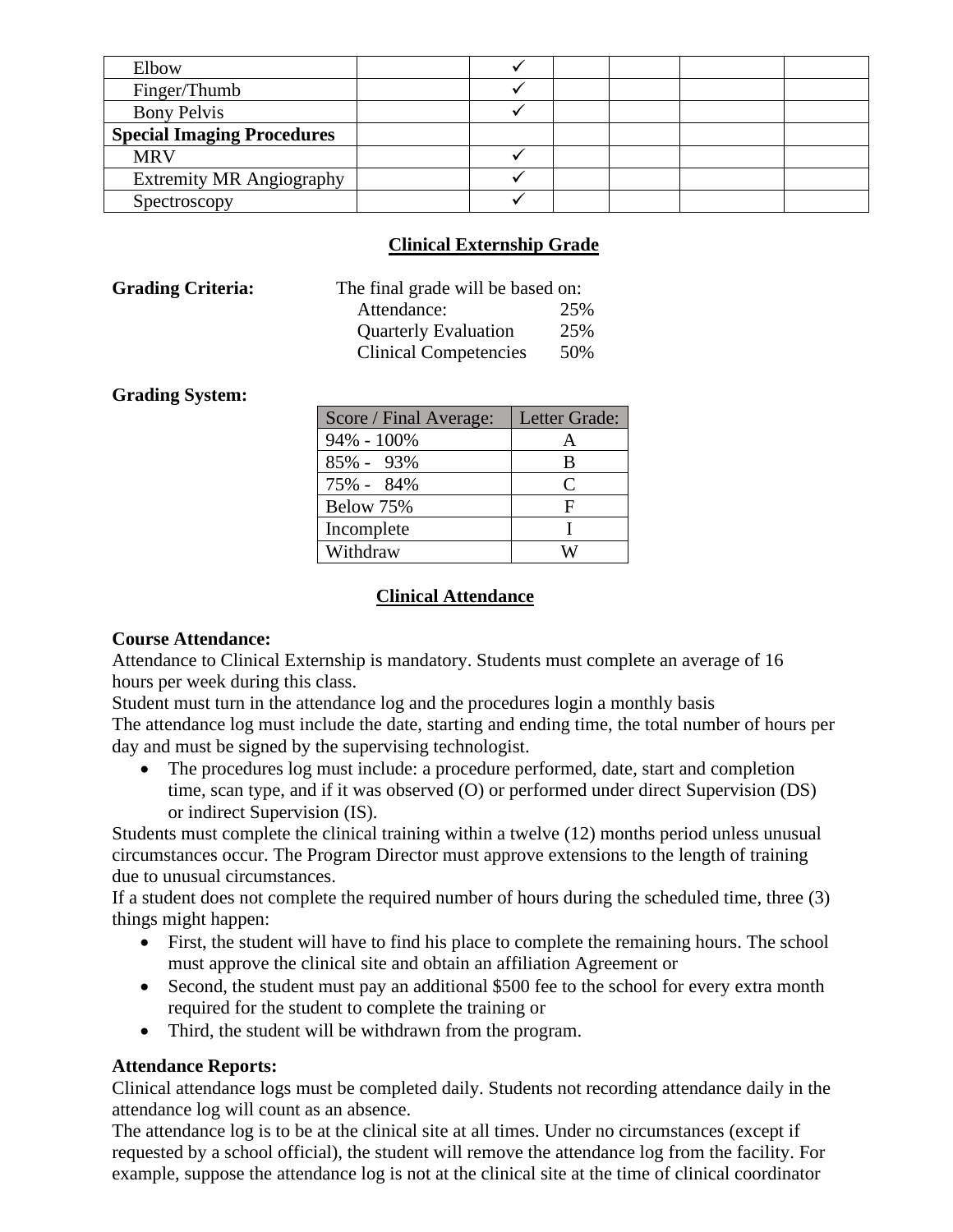visit. In that case, the attendance for that period will not count, and the student will be marked absent.

If a student is attending more than one facility, the student must have an individual attendance log for each site.

The procedures log must be completed daily. Therefore, students who do not complete the procedures log daily will also be considered absent for those days, even if the attendance log is completed.

Students accumulating three (3) absences will be subject to disciplinary action. Additionally, students failing to comply with the above process on three (3) occasions will automatically be terminated from the program.

#### **Course Schedule:**

The clinical hour's schedule depends on the assigned facility hours of operation. School guarantees clinical hours during weekdays, Monday through Friday during office business hours (7 am to 5 pm). Students will select the facility, day, and time they desire to attend. Med Academy will decide student schedules based on availability.

#### **Clinical Performance**

#### **Quarterly Performance Evaluation**

Every three months, the student will be evaluated by the clinical supervisor. This evaluation includes:

- Punctuality
- Readily and availability
- Uniform and appearance
- Professionalism and manners
- Interest in learning and improvement
- Environmental care

### **Affiliated Clinical Sites**

- University of Miami (UMHC)
- Bascom Palmer Hospital
- Hialeah Hospital
- Memorial Health System
- Mount Sinai Medical Center
- Larkin Community Hospital
- Unlimited Diagnostics
- Lakes Radiology
- Medical City
- Universal Imaging
- Doral Medical Imaging
- La Colonia Medical Center
- Diagnostic Medical Imaging
- Vital Imaging

#### **Clinical Site Orientation**

Every student will receive a clinical orientation every time the student starts a clinical rotation in a new affiliated clinical site. This orientation will be conducted by the clinical coordinator and the clinical site student supervisor.

The clinical orientation will include:

- Introduction to the staff members and managers
- Tour of the facility
- Review of the clinical site privacy policy
- Review of the general institution health and safety plans
- Review of allergic reactions policies and procedures
- Review of the MRI safety policies and procedures
- Review of the MRI equipment and patient protection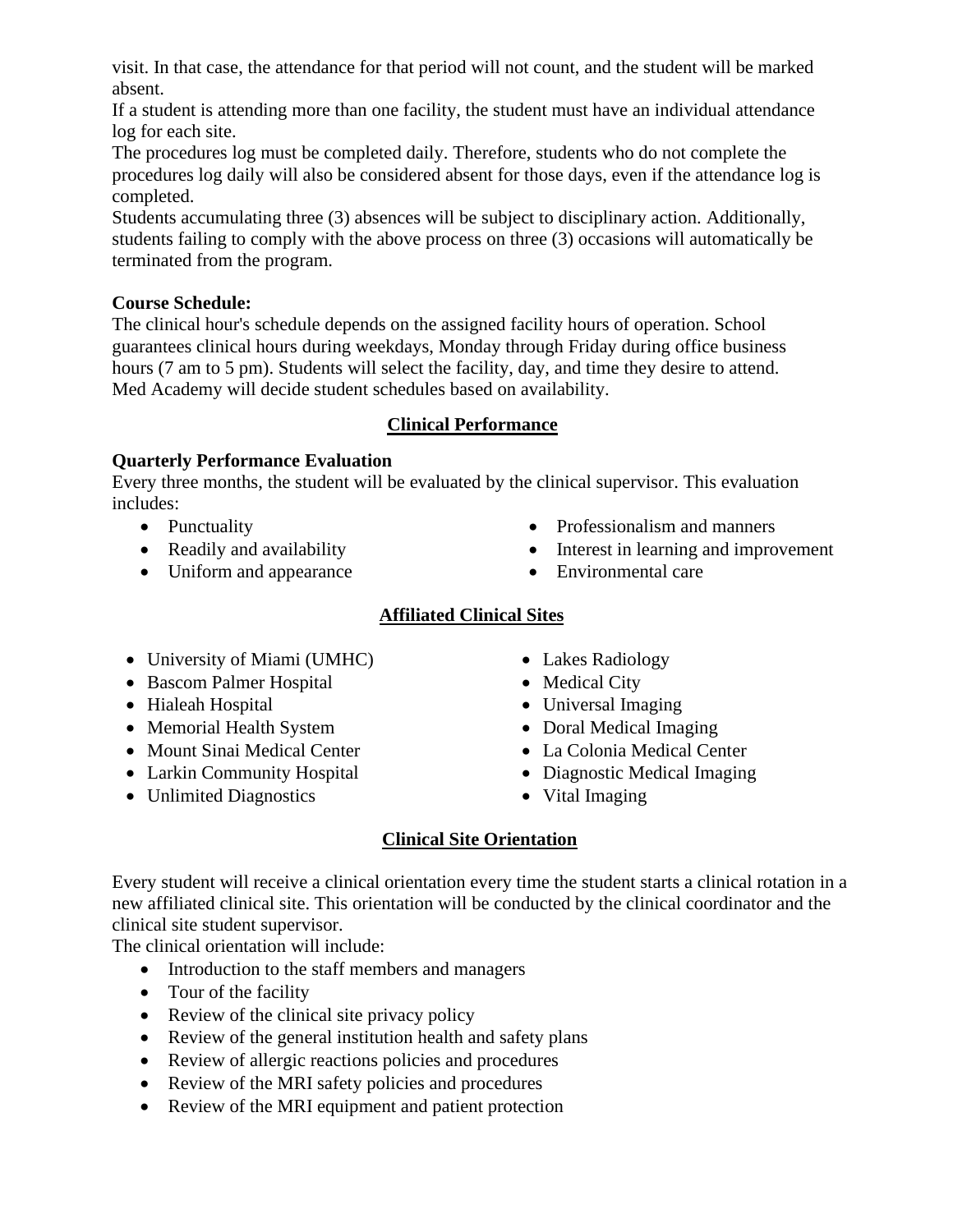#### **Clinical Site Visit Report**

A clinical site visit report will be completed by the clinical coordinator every time he or she visits the clinical site. This report will include:

- Was the student present at the clinical site on schedule day
- Was the student properly dressed according to the school uniform policy
- The clinical instructor and other staff members provide positive feedback from the student
- Is the student showing progress on training and performing to the level of training
- Is the student providing satisfactory patient care according to the level of training
- Is the student taking care of the equipment and maintaining a clean environment

#### **Student Guidelines**

- Wear School uniform at all times
- Wear School ID Badge at all times
- Wear Facility ID badge (If required)
- No cell phones, tablets, or any other electronic device is permitted in the patient care area.
- Students in need of making a phone call must ask for permission and step out the patient care area.

#### **Notifications**

- Students must notify the clinical coordinator in advance of any schedule change.
- The clinical coordinator and clinical instructor must approve any schedule change.
- Students must also notify the clinical coordinator and clinical instructor if not attending to training on any particular day(s).

## **CLINICAL FORMS**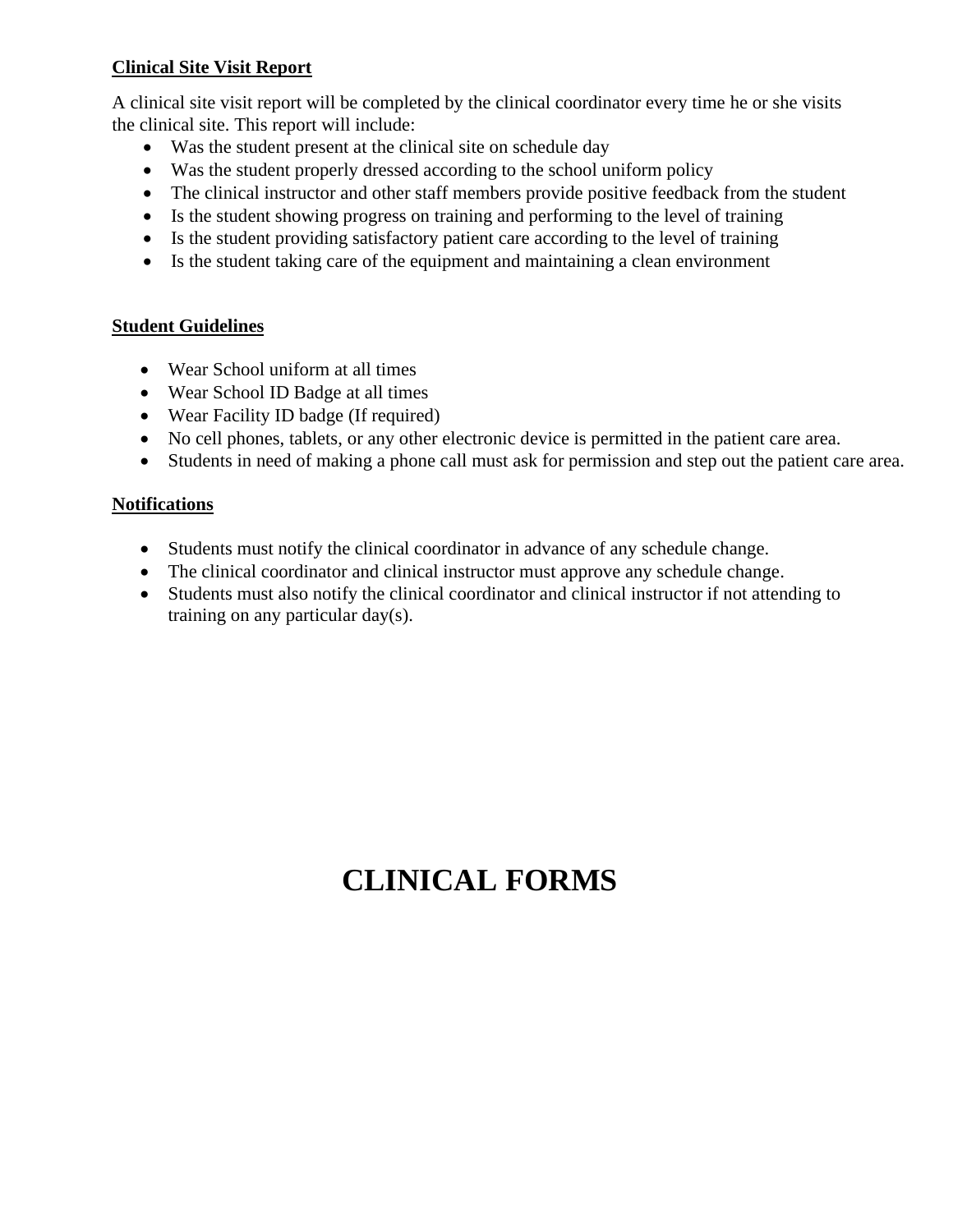

## **Program in Magnetic Resonance Imaging**

## **Attendance Log Sheet (Form 301)**

**Student Name: \_\_\_\_\_\_\_\_\_\_\_\_\_\_\_\_\_\_\_\_\_\_\_\_\_\_\_\_\_\_ Clinical Site: \_\_\_\_\_\_\_\_\_\_\_\_\_\_\_\_\_\_\_\_\_\_\_\_\_\_\_\_\_\_\_\_**

| <b>Date</b> | <b>Starting</b><br>Time | <b>Ending</b><br>Time | Total $#$ of<br><b>Hours</b> | <b>Instructor</b><br><b>Initials</b> |
|-------------|-------------------------|-----------------------|------------------------------|--------------------------------------|
| 1/10/2017   | $8:00~\mathrm{AM}$      | 4:00 PM               | $8\,$                        |                                      |
|             |                         |                       |                              |                                      |
|             |                         |                       |                              |                                      |
|             |                         |                       |                              |                                      |
|             |                         |                       |                              |                                      |
|             |                         |                       |                              |                                      |
|             |                         |                       |                              |                                      |
|             |                         |                       |                              |                                      |
|             |                         |                       |                              |                                      |
|             |                         |                       |                              |                                      |
|             |                         |                       |                              |                                      |
|             |                         |                       |                              |                                      |
|             |                         |                       |                              |                                      |
|             |                         |                       |                              |                                      |
|             |                         |                       |                              |                                      |
|             |                         |                       |                              |                                      |
|             |                         |                       |                              |                                      |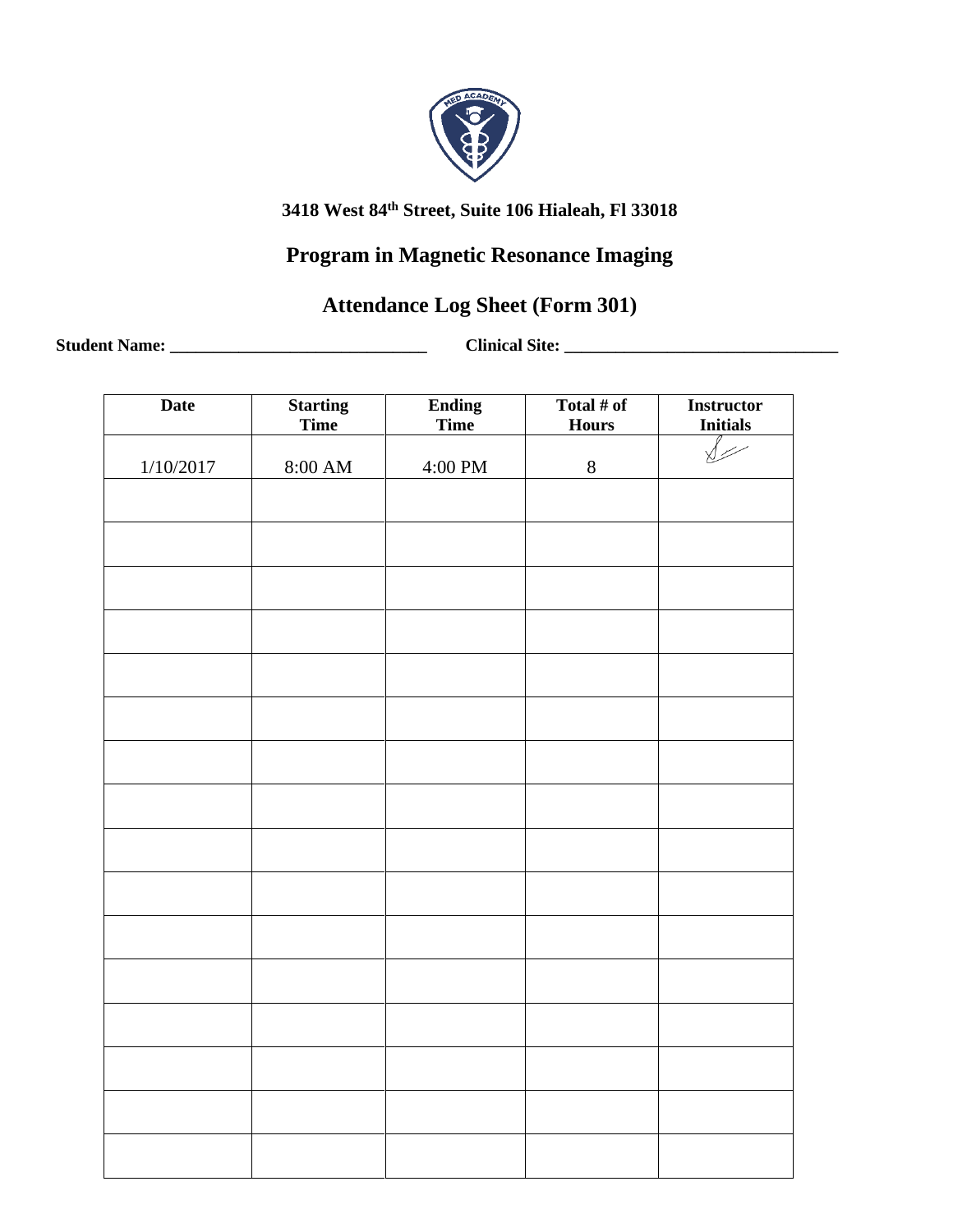

## **Procedure Log (Form 302)**

| <b>Student Name:</b> | <b>Clinical Site:</b> |  |
|----------------------|-----------------------|--|
|                      |                       |  |

**Diagnostic Imaging Modality: \_\_\_\_\_\_\_\_\_\_\_\_\_\_\_\_\_\_\_\_\_\_\_\_\_\_\_\_\_\_\_\_\_\_\_\_\_\_\_\_\_\_\_\_\_\_\_\_\_\_\_\_\_\_\_\_\_\_\_\_\_\_\_\_\_\_**

| $\underline{O}$ – Observed | <b>DS</b> – Direct Supervised |                                | <b>IS-Indirect Supervised</b> |             |               |                        |
|----------------------------|-------------------------------|--------------------------------|-------------------------------|-------------|---------------|------------------------|
| <b>Procedure Performed</b> | <b>Date</b>                   | <b>Starting</b><br><b>Time</b> | <b>Ending</b><br><b>Time</b>  | $\mathbf O$ | $\mathbf{DS}$ | $\overline{\text{IS}}$ |
| Example: Brain             | 01/01/2010                    | $9:00$ AM                      | 9:45 AM                       | $\mathbf X$ |               |                        |
|                            |                               |                                |                               |             |               |                        |
|                            |                               |                                |                               |             |               |                        |
|                            |                               |                                |                               |             |               |                        |
|                            |                               |                                |                               |             |               |                        |
|                            |                               |                                |                               |             |               |                        |
|                            |                               |                                |                               |             |               |                        |
|                            |                               |                                |                               |             |               |                        |
|                            |                               |                                |                               |             |               |                        |
|                            |                               |                                |                               |             |               |                        |
|                            |                               |                                |                               |             |               |                        |
|                            |                               |                                |                               |             |               |                        |
|                            |                               |                                |                               |             |               |                        |
|                            |                               |                                |                               |             |               |                        |
|                            |                               |                                |                               |             |               |                        |
|                            |                               |                                |                               |             |               |                        |
|                            |                               |                                |                               |             |               |                        |
|                            |                               |                                |                               |             |               |                        |
|                            |                               |                                |                               |             |               |                        |
|                            |                               |                                |                               |             |               |                        |
|                            |                               |                                |                               |             |               |                        |
|                            |                               |                                |                               |             |               |                        |
|                            |                               |                                |                               |             |               |                        |
|                            |                               |                                |                               |             |               |                        |
|                            |                               |                                |                               |             |               |                        |
|                            |                               |                                |                               |             |               |                        |
|                            |                               |                                |                               |             |               |                        |
|                            |                               |                                |                               |             |               |                        |
|                            |                               |                                |                               |             |               |                        |
|                            |                               |                                |                               |             |               |                        |
|                            |                               |                                |                               |             |               |                        |
|                            |                               |                                |                               |             |               |                        |
|                            |                               |                                |                               |             |               |                        |
|                            |                               |                                |                               |             |               |                        |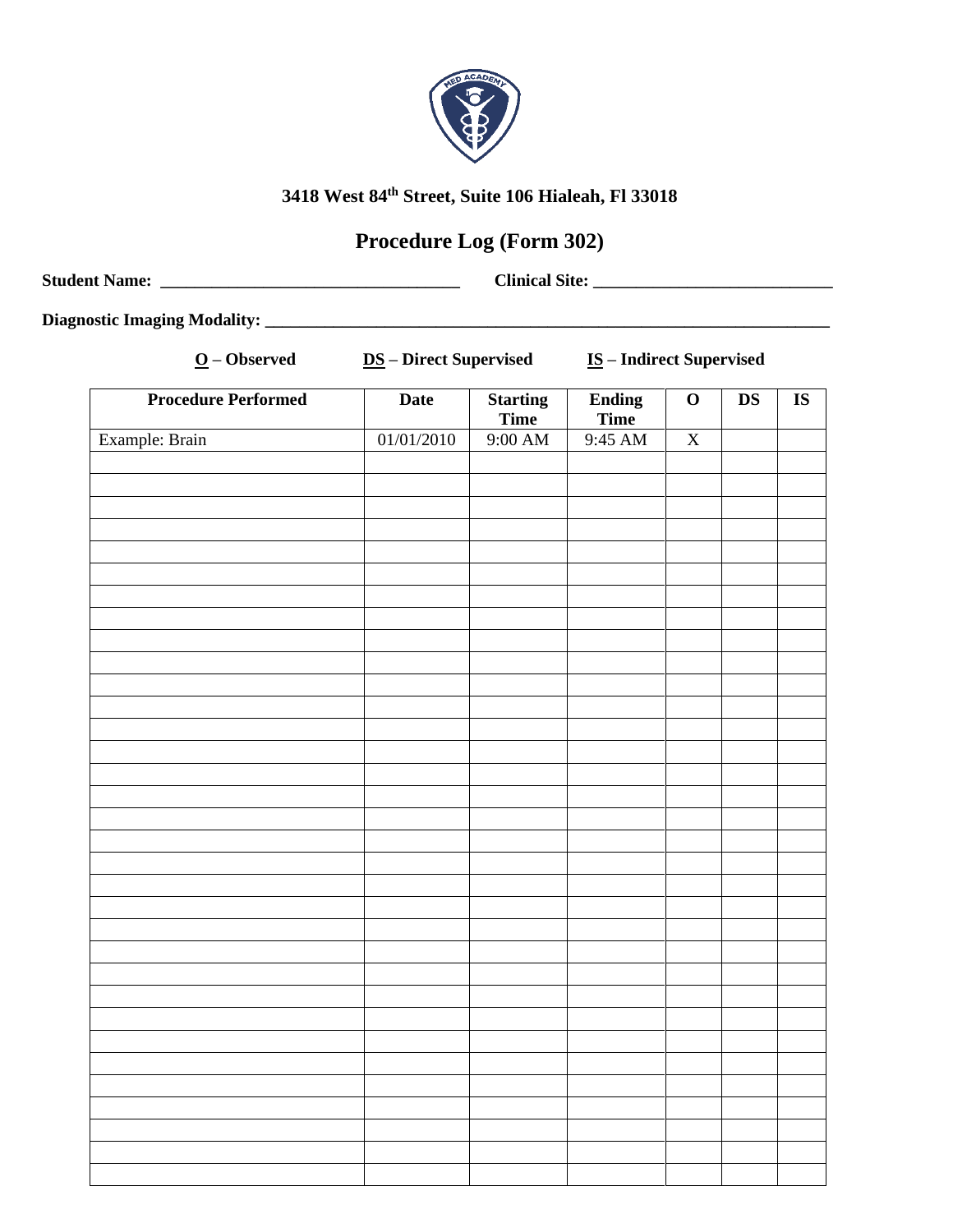

#### **Student Evaluation of Clinical Affiliates (Form 303)**

**Clinical Site: \_\_\_\_\_\_\_\_\_\_\_\_\_\_\_\_\_\_\_\_\_\_\_\_\_\_\_\_\_ Student Name: \_\_\_\_\_\_\_\_\_\_\_\_\_\_\_\_\_\_\_\_\_\_\_**

**Date: \_\_\_\_\_\_\_\_\_\_\_\_\_\_\_**

| <b>SA</b> - Strongly Agree<br>$\underline{A} - \underline{Agree}$ $\underline{N} - \underline{Neutral}$ | $D - Disagree$ | <b>SD</b> - Strongly Disagree |
|---------------------------------------------------------------------------------------------------------|----------------|-------------------------------|
|---------------------------------------------------------------------------------------------------------|----------------|-------------------------------|

| <b>Question</b>                                                                             | <b>SA</b> | A | N | D | <b>SD</b> |
|---------------------------------------------------------------------------------------------|-----------|---|---|---|-----------|
| Does the clinical site provide an educational environment?                                  |           |   |   |   |           |
|                                                                                             |           |   |   |   |           |
| There is a clinical preceptor in charge of the student in the clinical suite?               |           |   |   |   |           |
|                                                                                             |           |   |   |   |           |
| Was the clinical instructor ready and available during clinic hours?                        |           |   |   |   |           |
|                                                                                             |           |   |   |   |           |
| Was the clinical instructor prepared and has sufficient knowledge for training me?          |           |   |   |   |           |
|                                                                                             |           |   |   |   |           |
| Does the clinical instructor provide me with clear, specific feedback about my performance? |           |   |   |   |           |
|                                                                                             |           |   |   |   |           |
| Was I made aware of the expectations and requirements of the clinical clinic rotation?      |           |   |   |   |           |
|                                                                                             |           |   |   |   |           |
| Was the number of patients scheduled daily appropriate for learning?                        |           |   |   |   |           |
|                                                                                             |           |   |   |   |           |
| Was the equipment used for training proper for training?                                    |           |   |   |   |           |
|                                                                                             |           |   |   |   |           |
| Were you exposed to a variety of clinical procedures?                                       |           |   |   |   |           |
|                                                                                             |           |   |   |   |           |

\_\_\_\_\_\_\_\_\_\_\_\_\_\_\_\_\_\_\_\_\_\_\_\_\_\_\_\_\_\_\_\_\_\_\_\_\_\_\_\_\_\_\_\_\_\_\_\_\_\_\_\_\_\_\_\_\_\_\_\_\_\_\_\_\_\_\_\_\_\_\_\_\_\_\_\_\_\_

\_\_\_\_\_\_\_\_\_\_\_\_\_\_\_\_\_\_\_\_\_\_\_\_\_\_\_\_\_\_\_\_\_\_\_\_\_\_\_\_\_\_\_\_\_\_\_\_\_\_\_\_\_\_\_\_\_\_\_\_\_\_\_\_\_\_\_\_\_\_\_\_\_\_\_\_\_\_

\_\_\_\_\_\_\_\_\_\_\_\_\_\_\_\_\_\_\_\_\_\_\_\_\_\_\_\_\_\_\_\_\_\_\_\_\_\_\_\_\_\_\_\_\_\_\_\_\_\_\_\_\_\_\_\_\_\_\_\_\_\_\_\_\_\_\_\_\_\_\_\_\_\_\_\_\_\_

\_\_\_\_\_\_\_\_\_\_\_\_\_\_\_\_\_\_\_\_\_\_\_\_\_\_\_\_\_\_\_\_\_\_\_\_\_\_\_\_\_\_\_\_\_\_\_\_\_\_\_\_\_\_\_\_\_\_\_\_\_\_\_\_\_\_\_\_\_\_\_\_\_\_\_\_\_\_

\_\_\_\_\_\_\_\_\_\_\_\_\_\_\_\_\_\_\_\_\_\_\_\_\_\_\_\_\_\_\_\_\_\_\_\_\_\_\_\_\_\_\_\_\_\_\_\_\_\_\_\_\_\_\_\_\_\_\_\_\_\_\_\_\_\_\_\_\_\_\_\_\_\_\_\_\_\_

Comments: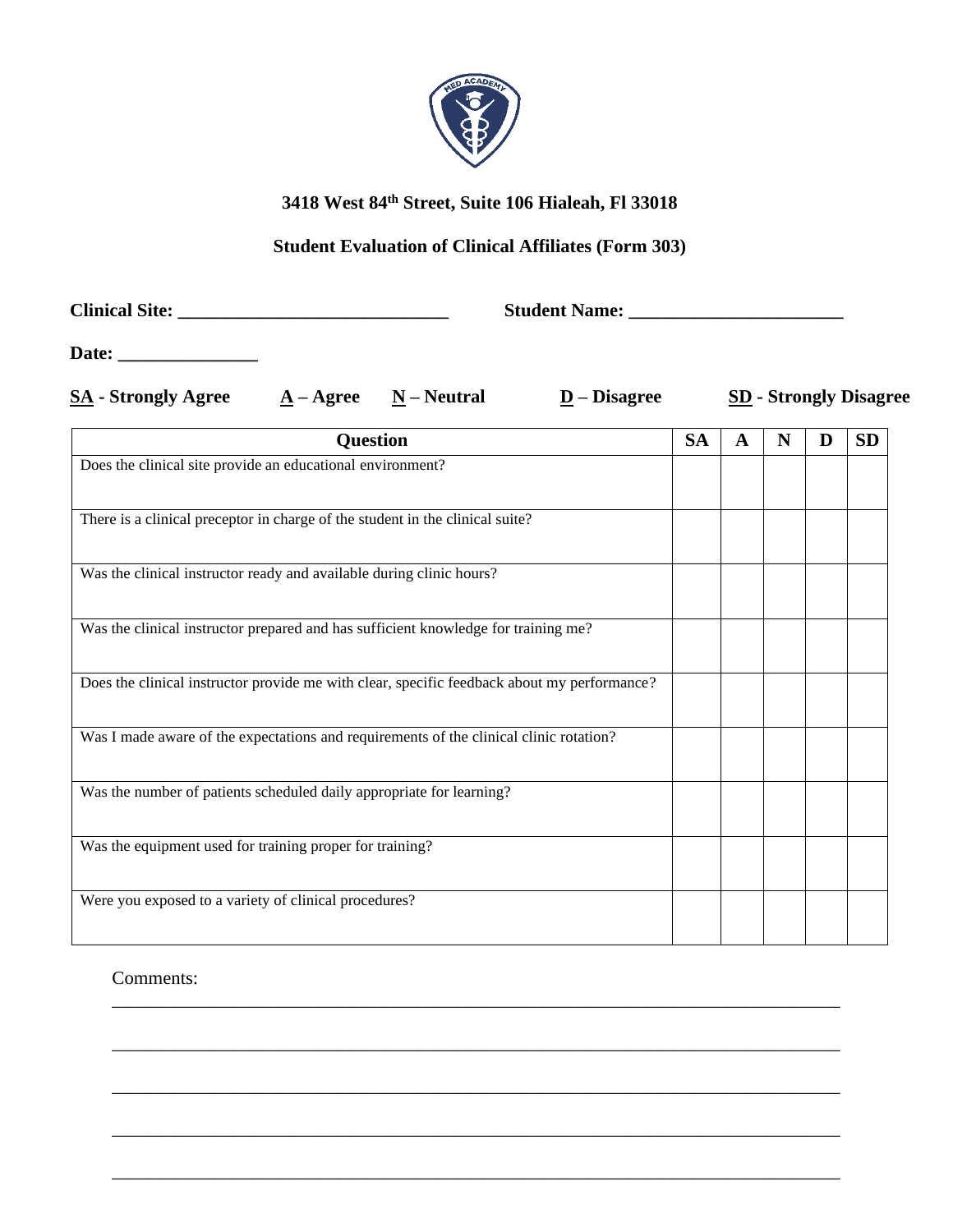

#### **Clinical Competency Procedure (Form 304)**

Student Name: \_\_\_\_\_\_\_\_\_\_\_\_\_\_\_\_\_\_\_\_\_\_\_ Date: \_\_\_\_\_\_\_\_\_\_\_\_\_\_\_\_\_\_\_\_\_\_\_\_\_

Evaluated by: \_\_\_\_\_\_\_\_\_\_\_\_\_\_\_\_\_\_\_\_\_\_\_\_ Procedure: \_\_\_\_\_\_\_\_\_\_\_\_\_\_\_\_\_\_\_\_

Pass Equivalent (6.66) Fail (0) Competency Grade: \_\_\_\_\_\_\_\_\_

| Item#          | Description                                                                                                                                                              | Pass | Fail |
|----------------|--------------------------------------------------------------------------------------------------------------------------------------------------------------------------|------|------|
| 1              | Patient Identification: Identify the patient with more than one source (name, picture ID,<br>wrist band)                                                                 |      |      |
| $\overline{2}$ | Patient assessment and safety: patient interview, MR safety questionnaire assessment,<br>and anti-noise devices                                                          |      |      |
| $\overline{3}$ | Standard (Universal) precautions                                                                                                                                         |      |      |
| $\overline{4}$ | Patient communication: clear and concise directions for patient to understand and<br>follow                                                                              |      |      |
| 5              | Patient monitoring: monitor the patient during a procedure                                                                                                               |      |      |
| 6              | Evaluation of the doctor's order: type of exam, patient history,                                                                                                         |      |      |
| $\overline{7}$ | Equipment manipulation: coil selection, table, control panel, restrain devices                                                                                           |      |      |
| 8              | Position skills: patient position, landmark selection, patient comfort                                                                                                   |      |      |
| 9              | Protocol selection: proper protocol and pulse sequence selection depending on<br>physician indications and patient conditions                                            |      |      |
| 10             | Anatomic coverage: demonstrate required anatomy-anatomic structures optimally                                                                                            |      |      |
| 11             | Parameter optimization: good SNR, high resolution, good image contrast, and<br>acceptable scan time                                                                      |      |      |
| 12             | Performance speed: exam performed within reasonable time frame within the<br>consideration of the level of difficulty of the procedure and patient condition             |      |      |
| 13             | Anatomy identifier: ability to identify anatomic structures in MR images                                                                                                 |      |      |
| 14             | Caring disposition: demonstrate compassion and empathy for the patient's condition and<br>vulnerable state. Exhibits understanding, knowledge, and gentle care.          |      |      |
| 15             | Post examination follow-up: assist the patient off the table, communicate proper post-<br>examination instruction, direct patient to dressing area/exit, clean exam room |      |      |

\_\_\_\_\_\_\_\_\_\_\_\_\_\_\_\_\_\_\_\_\_\_\_\_\_\_\_\_\_\_\_\_\_\_\_\_\_\_\_\_\_\_\_\_\_\_\_\_\_\_\_\_\_\_\_\_\_\_\_\_\_\_\_\_\_\_\_\_\_\_\_\_\_\_\_\_\_\_ \_\_\_\_\_\_\_\_\_\_\_\_\_\_\_\_\_\_\_\_\_\_\_\_\_\_\_\_\_\_\_\_\_\_\_\_\_\_\_\_\_\_\_\_\_\_\_\_\_\_\_\_\_\_\_\_\_\_\_\_\_\_\_\_\_\_\_\_\_\_\_\_\_\_\_\_\_\_ \_\_\_\_\_\_\_\_\_\_\_\_\_\_\_\_\_\_\_\_\_\_\_\_\_\_\_\_\_\_\_\_\_\_\_\_\_\_\_\_\_\_\_\_\_\_\_\_\_\_\_\_\_\_\_\_\_\_\_\_\_\_\_\_\_\_\_\_\_\_\_\_\_\_\_\_\_\_ \_\_\_\_\_\_\_\_\_\_\_\_\_\_\_\_\_\_\_\_\_\_\_\_\_\_\_\_\_\_\_\_\_\_\_\_\_\_\_\_\_\_\_\_\_\_\_\_\_\_\_\_\_\_\_\_\_\_\_\_\_\_\_\_\_\_\_\_\_\_\_\_\_\_\_\_\_\_ \_\_\_\_\_\_\_\_\_\_\_\_\_\_\_\_\_\_\_\_\_\_\_\_\_\_\_\_\_\_\_\_\_\_\_\_\_\_\_\_\_\_\_\_\_\_\_\_\_\_\_\_\_\_\_\_\_\_\_\_\_\_\_\_\_\_\_\_\_\_\_\_\_\_\_\_\_\_ \_\_\_\_\_\_\_\_\_\_\_\_\_\_\_\_\_\_\_\_\_\_\_\_\_\_\_\_\_\_\_\_\_\_\_\_\_\_\_\_\_\_\_\_\_\_\_\_\_\_\_\_\_\_\_\_\_\_\_\_\_\_\_\_\_\_\_\_\_\_\_\_\_\_\_\_\_\_ \_\_\_\_\_\_\_\_\_\_\_\_\_\_\_\_\_\_\_\_\_\_\_\_\_\_\_\_\_\_\_\_\_\_\_\_\_\_\_\_\_\_\_\_\_\_\_\_\_\_\_\_\_\_\_\_\_\_\_\_\_\_\_\_\_\_\_\_\_\_\_\_\_\_\_\_\_\_

#### Comments: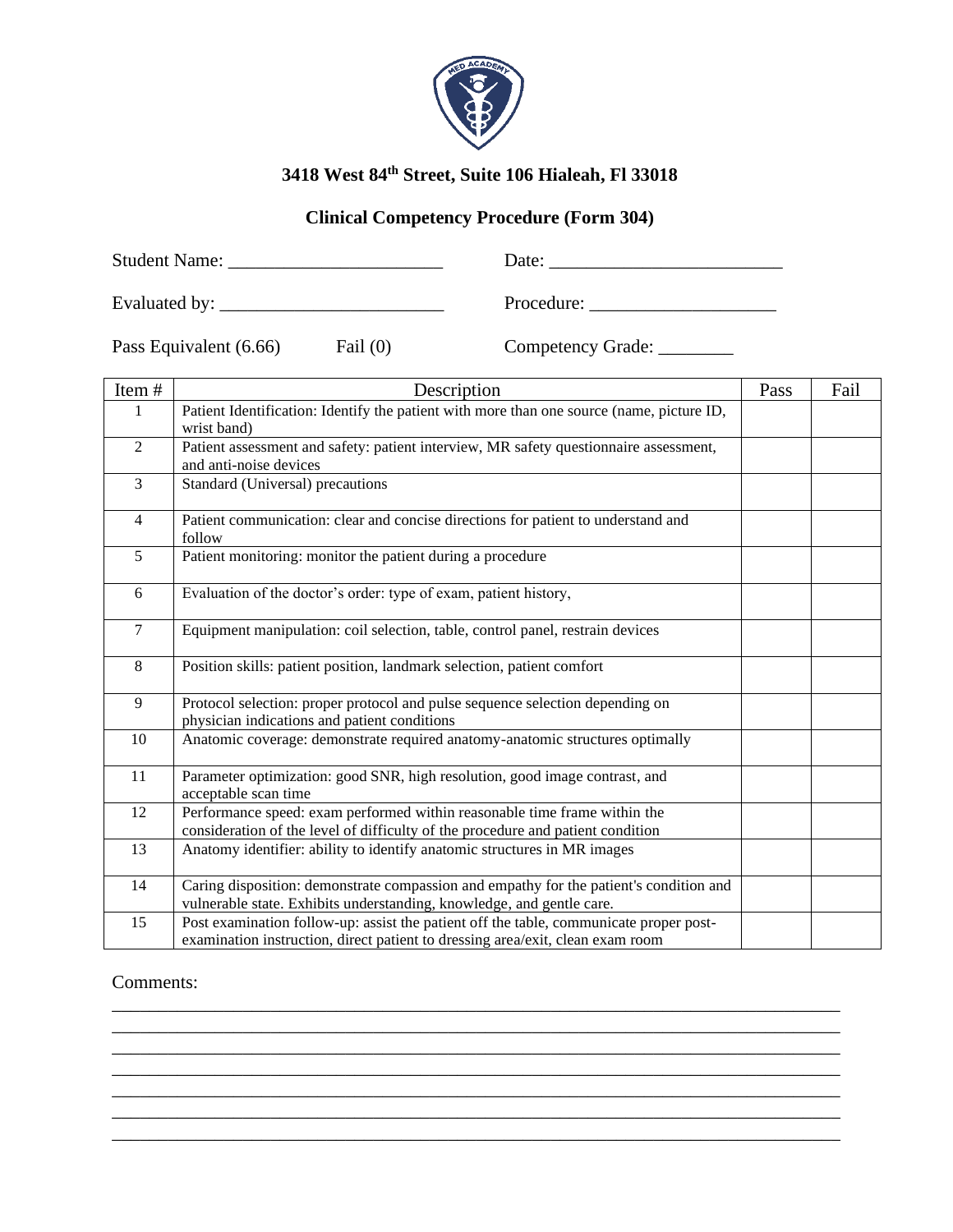

## **Clinical Site Orientation (Form 305)**

**Clinical Site: \_\_\_\_\_\_\_\_\_\_\_\_\_\_\_\_\_\_\_\_\_\_\_\_\_\_\_ Date: \_\_\_\_\_\_\_\_\_\_\_\_\_\_\_**

**Student Name: \_\_\_\_\_\_\_\_\_\_\_\_\_\_\_\_\_\_\_\_\_\_\_\_\_\_\_\_\_\_\_\_\_\_\_\_\_\_\_\_\_\_\_\_\_\_\_\_**

| 1. | Introduction to staff members and management.                                                                                                                                                                                                                                                              |  |
|----|------------------------------------------------------------------------------------------------------------------------------------------------------------------------------------------------------------------------------------------------------------------------------------------------------------|--|
| 2. | Tour of the facility.                                                                                                                                                                                                                                                                                      |  |
| 3. | Review of clinical site privacy policy.                                                                                                                                                                                                                                                                    |  |
| 4. | Review of general institution health and safety plans<br>Employee first aid<br>a.<br>Material Safety Data Sheet<br>b.<br>Fire plan<br>c.<br>Evacuation plan<br>d.<br><b>Disaster</b><br>e.                                                                                                                 |  |
| 5. | Review of allergic reaction policies and procedures.<br>Supervising physician contact information<br>a.<br>Allergic reaction kit<br>b.<br>Vital sign monitoring equipment<br>c.<br>Oxygen access<br>d.<br>Suction equipment<br>e.                                                                          |  |
| 6. | Review MR Safety policies and procedures.<br>Screening process<br>a.<br>MR safety questionnaire<br>b.<br><b>Reference Manual for MRI</b><br>$\mathbf{c}$ .<br>MR compatible equipment<br>d.<br>MR patients dress code<br>e.                                                                                |  |
| 7. | Review of MRI equipment, and patient protection.<br><b>MRI</b> Scanner<br>a.<br><b>RF Coils</b><br>b.<br>Patient table<br>C <sub>1</sub><br>MR Compatible Stretcher and or wheelchair<br>d.<br>Patient protection equipment (insulating pads, anti noise devices)<br>e.<br>f.<br>Contrast media and IV kit |  |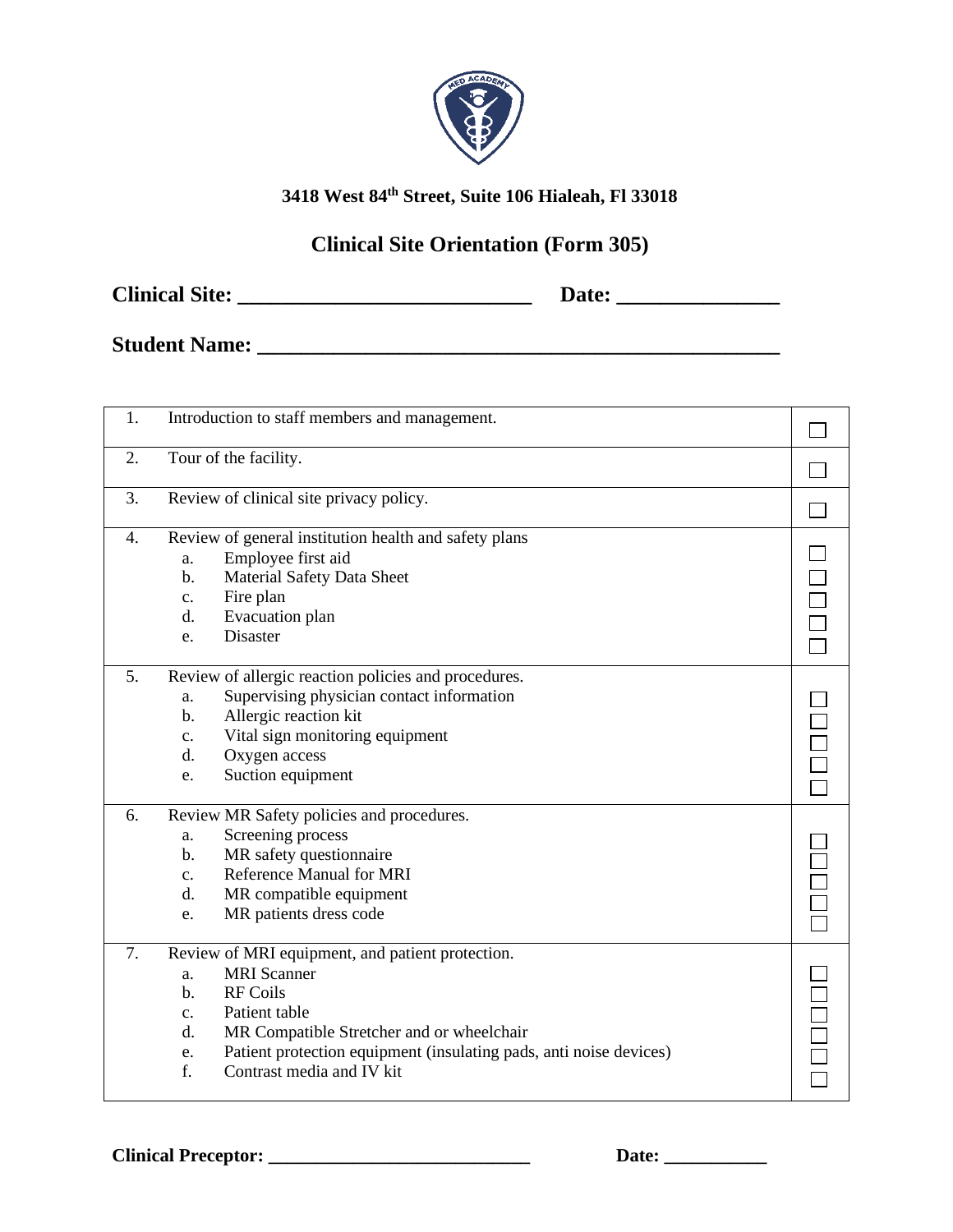

#### **Student Clinical Performance Evaluation (Form 306)**

| <b>Evaluation Period:</b> |               |
|---------------------------|---------------|
| <b>Student Name:</b>      | Date:         |
| <b>Evaluated by:</b>      | <b>Grade:</b> |

**SA - Strongly Agree (10) A**  $-$  **Agree (7.5) N**  $-$  **Neutral (5) D**  $-$  **Disagree (2.5) SD**  $-$  **Strongly Disagree (0)** 

| <b>Ouestion</b>                                                                      | <b>SA</b> | A | N | D | <b>SD</b> |
|--------------------------------------------------------------------------------------|-----------|---|---|---|-----------|
| The student was on time for clinical training.                                       |           |   |   |   |           |
| The student was readily available during clinic hours.                               |           |   |   |   |           |
| The student wears the complete uniform and looks professional during clinical hours. |           |   |   |   |           |
| The student displayed a courteous and professional manner to patients.               |           |   |   |   |           |
| The student displayed a courteous and professional manner to staff members.          |           |   |   |   |           |
| The student shows interest in learning during the clinical training.                 |           |   |   |   |           |
| The student was on time back from breaks.                                            |           |   |   |   |           |
| The student shows improvement during this clinical training period.                  |           |   |   |   |           |
| The student took good care of the equipment during training.                         |           |   |   |   |           |
| The student maintained a clean environment in the MRI area during training.          |           |   |   |   |           |

\_\_\_\_\_\_\_\_\_\_\_\_\_\_\_\_\_\_\_\_\_\_\_\_\_\_\_\_\_\_\_\_\_\_\_\_\_\_\_\_\_\_\_\_\_\_\_\_\_\_\_\_\_\_\_\_\_\_\_\_\_\_\_\_\_\_\_\_\_\_\_\_\_\_\_\_\_\_

\_\_\_\_\_\_\_\_\_\_\_\_\_\_\_\_\_\_\_\_\_\_\_\_\_\_\_\_\_\_\_\_\_\_\_\_\_\_\_\_\_\_\_\_\_\_\_\_\_\_\_\_\_\_\_\_\_\_\_\_\_\_\_\_\_\_\_\_\_\_\_\_\_\_\_\_\_\_

\_\_\_\_\_\_\_\_\_\_\_\_\_\_\_\_\_\_\_\_\_\_\_\_\_\_\_\_\_\_\_\_\_\_\_\_\_\_\_\_\_\_\_\_\_\_\_\_\_\_\_\_\_\_\_\_\_\_\_\_\_\_\_\_\_\_\_\_\_\_\_\_\_\_\_\_\_\_

\_\_\_\_\_\_\_\_\_\_\_\_\_\_\_\_\_\_\_\_\_\_\_\_\_\_\_\_\_\_\_\_\_\_\_\_\_\_\_\_\_\_\_\_\_\_\_\_\_\_\_\_\_\_\_\_\_\_\_\_\_\_\_\_\_\_\_\_\_\_\_\_\_\_\_\_\_\_

\_\_\_\_\_\_\_\_\_\_\_\_\_\_\_\_\_\_\_\_\_\_\_\_\_\_\_\_\_\_\_\_\_\_\_\_\_\_\_\_\_\_\_\_\_\_\_\_\_\_\_\_\_\_\_\_\_\_\_\_\_\_\_\_\_\_\_\_\_\_\_\_\_\_\_\_\_\_

#### Comments: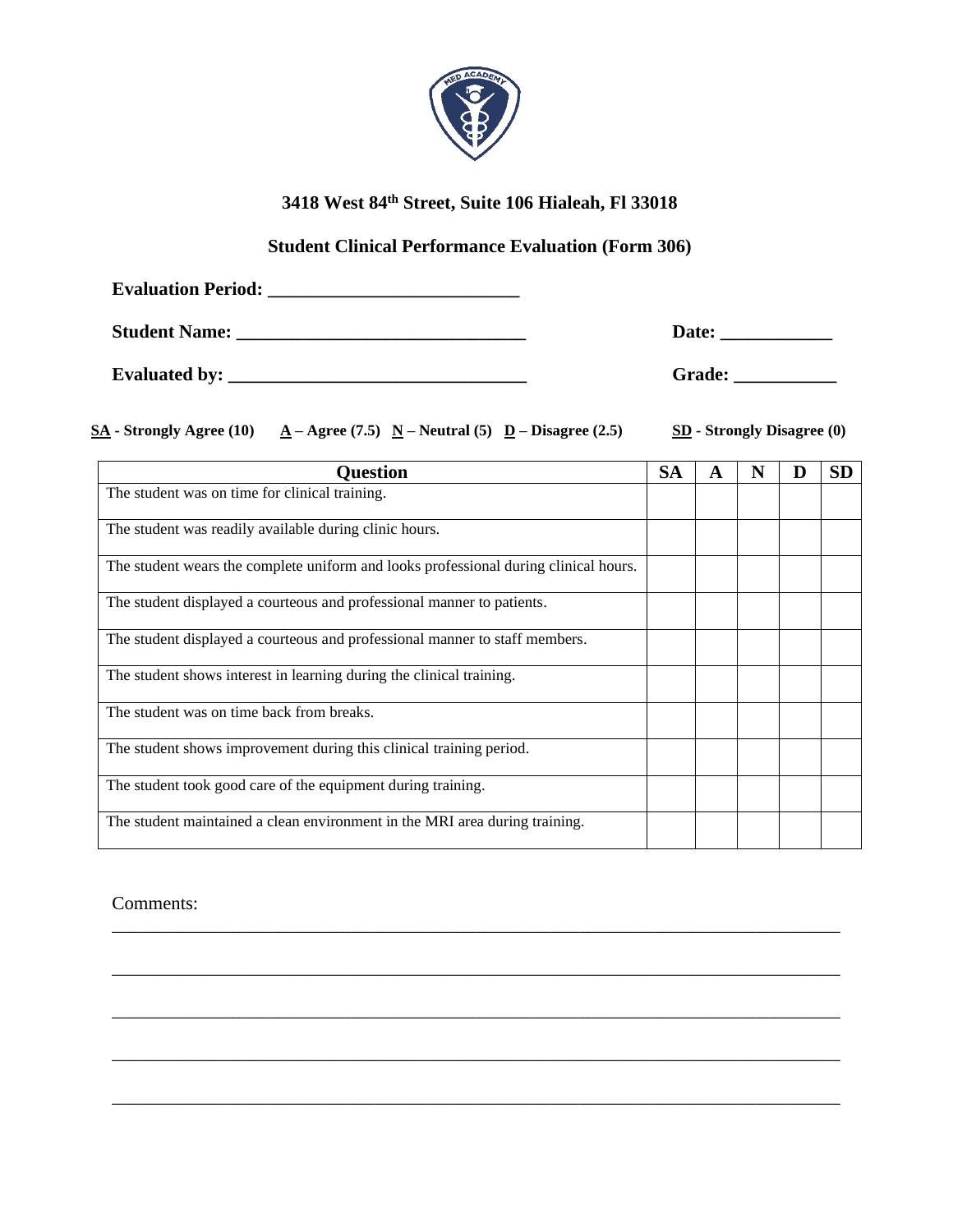

#### **Clinical Instructor Evaluation Form (Form 307)**

**Clinical Site: \_\_\_\_\_\_\_\_\_\_\_\_\_\_\_\_\_\_\_\_\_\_\_\_\_\_ Clinical Instructor: \_\_\_\_\_\_\_\_\_\_\_\_\_\_\_\_\_\_\_\_\_\_\_**

**Date: \_\_\_\_\_\_\_\_\_\_\_\_\_\_\_**

**SA - Strongly Agree A – Agree N – Neutral D – Disagree SD - Strongly Disagree**

| <b>Ouestion</b>                                                                                                                                                                                 | <b>SA</b> | A | N | D | <b>SD</b> |
|-------------------------------------------------------------------------------------------------------------------------------------------------------------------------------------------------|-----------|---|---|---|-----------|
| The instructor was on time for the clinic.                                                                                                                                                      |           |   |   |   |           |
| The instructor was readily available during clinic hours.                                                                                                                                       |           |   |   |   |           |
| Was the instructor responsible for including conference time in this clinic (rotation)?                                                                                                         |           |   |   |   |           |
| The instructor displayed a courteous and professional manner toward me.                                                                                                                         |           |   |   |   |           |
| The instructor displayed a courteous and professional manner toward the patient.                                                                                                                |           |   |   |   |           |
| I was made aware of the expectations of the clinic instructor at the appropriate time in<br>the clinical rotation.                                                                              |           |   |   |   |           |
| The instructor provided me with clear, specific feedback about my performance.                                                                                                                  |           |   |   |   |           |
| The clinic instructor made a point of observing some of my clinical skills.                                                                                                                     |           |   |   |   |           |
| The instructor taught performance skills by assisting in the use of instruments and giving<br>demonstrations.                                                                                   |           |   |   |   |           |
| The instructor taught thinking skills, for example, by asking hypothetical questions, by<br>asking me to make predictions, or by providing explanations for conditions observed in<br>patients. |           |   |   |   |           |
| The instructor had expertise in the clinic areas assigned.                                                                                                                                      |           |   |   |   |           |

\_\_\_\_\_\_\_\_\_\_\_\_\_\_\_\_\_\_\_\_\_\_\_\_\_\_\_\_\_\_\_\_\_\_\_\_\_\_\_\_\_\_\_\_\_\_\_\_\_\_\_\_\_\_\_\_\_\_\_\_\_\_\_\_\_\_\_\_\_\_\_\_\_\_\_\_\_\_ \_\_\_\_\_\_\_\_\_\_\_\_\_\_\_\_\_\_\_\_\_\_\_\_\_\_\_\_\_\_\_\_\_\_\_\_\_\_\_\_\_\_\_\_\_\_\_\_\_\_\_\_\_\_\_\_\_\_\_\_\_\_\_\_\_\_\_\_\_\_\_\_\_\_\_\_\_\_ \_\_\_\_\_\_\_\_\_\_\_\_\_\_\_\_\_\_\_\_\_\_\_\_\_\_\_\_\_\_\_\_\_\_\_\_\_\_\_\_\_\_\_\_\_\_\_\_\_\_\_\_\_\_\_\_\_\_\_\_\_\_\_\_\_\_\_\_\_\_\_\_\_\_\_\_\_\_ \_\_\_\_\_\_\_\_\_\_\_\_\_\_\_\_\_\_\_\_\_\_\_\_\_\_\_\_\_\_\_\_\_\_\_\_\_\_\_\_\_\_\_\_\_\_\_\_\_\_\_\_\_\_\_\_\_\_\_\_\_\_\_\_\_\_\_\_\_\_\_\_\_\_\_\_\_\_ \_\_\_\_\_\_\_\_\_\_\_\_\_\_\_\_\_\_\_\_\_\_\_\_\_\_\_\_\_\_\_\_\_\_\_\_\_\_\_\_\_\_\_\_\_\_\_\_\_\_\_\_\_\_\_\_\_\_\_\_\_\_\_\_\_\_\_\_\_\_\_\_\_\_\_\_\_\_ \_\_\_\_\_\_\_\_\_\_\_\_\_\_\_\_\_\_\_\_\_\_\_\_\_\_\_\_\_\_\_\_\_\_\_\_\_\_\_\_\_\_\_\_\_\_\_\_\_\_\_\_\_\_\_\_\_\_\_\_\_\_\_\_\_\_\_\_\_\_\_\_\_\_\_\_\_\_ \_\_\_\_\_\_\_\_\_\_\_\_\_\_\_\_\_\_\_\_\_\_\_\_\_\_\_\_\_\_\_\_\_\_\_\_\_\_\_\_\_\_\_\_\_\_\_\_\_\_\_\_\_\_\_\_\_\_\_\_\_\_\_\_\_\_\_\_\_\_\_\_\_\_\_\_\_\_

Comments: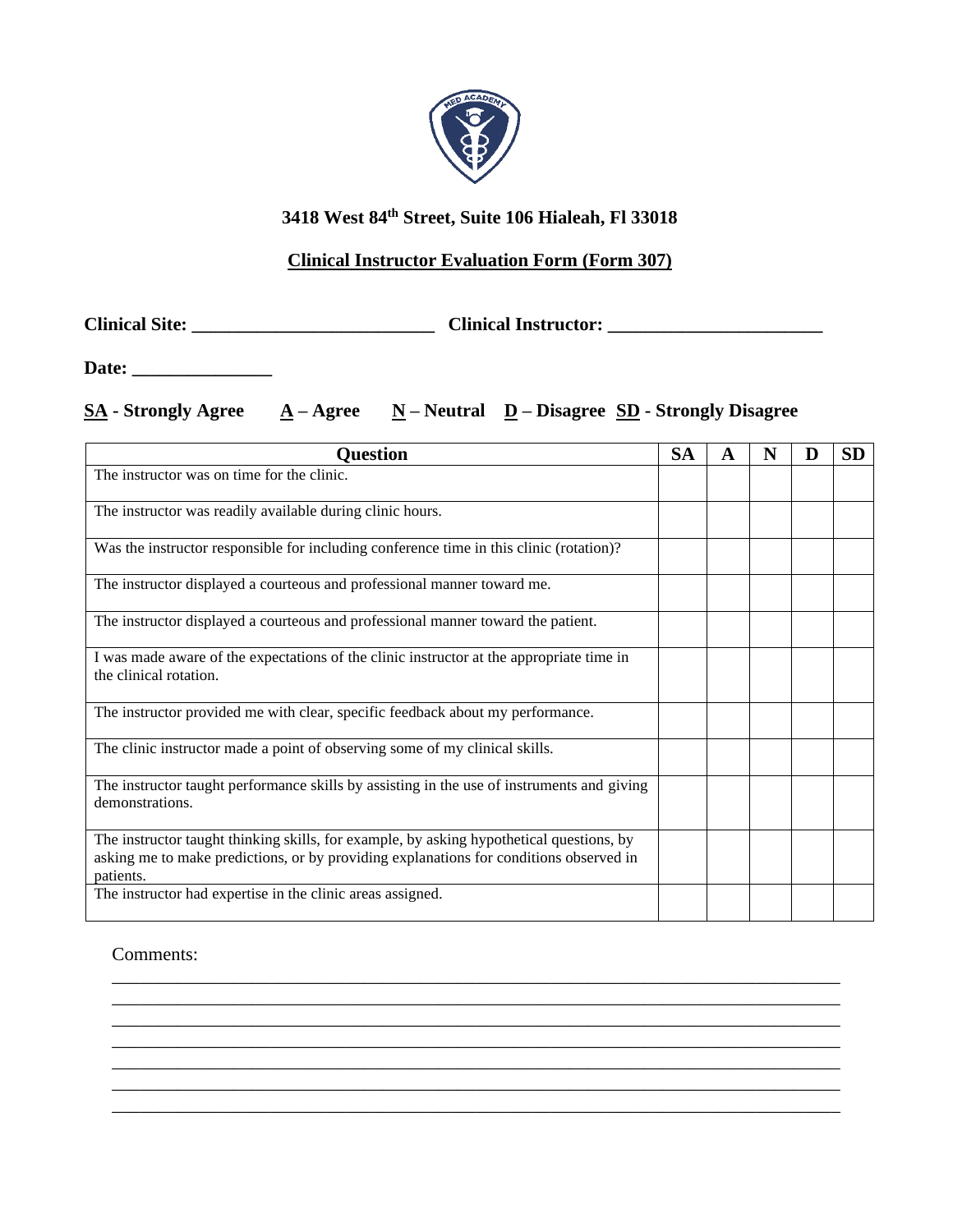

## **Clinical Site Visit Report (Form 308)**

**Clinical Site: \_\_\_\_\_\_\_\_\_\_\_\_\_\_\_\_\_\_\_\_\_\_\_\_\_\_\_ Date: \_\_\_\_\_\_\_\_\_\_\_\_\_\_\_**

**Student Name: \_\_\_\_\_\_\_\_\_\_\_\_\_\_\_\_\_\_\_\_\_\_\_\_\_\_\_\_\_\_\_\_\_\_\_\_\_\_\_\_\_\_\_\_\_\_\_\_**

| <b>Topic</b>                                                                                      | Yes | N <sub>0</sub> |
|---------------------------------------------------------------------------------------------------|-----|----------------|
| The student was at the clinical site assigned on the visited day<br>1.                            |     |                |
| The student was properly dressed according to school uniform policy<br>2.                         |     |                |
| 3.<br>The clinical instructor provided positive feedback of the student                           |     |                |
| Staff members provided positive feedback of the student<br>4.                                     |     |                |
| 5.<br>The student is showing a process in training                                                |     |                |
| The student is capable of performing MRI procedures according to the level of<br>6.<br>training   |     |                |
| 7.<br>The student provides satisfactory patient care according to the level of training           |     |                |
| The student displayed a courteous and professional manner to patients and staff<br>8.<br>members. |     |                |
| 9.<br>The student takes care of the equipment                                                     |     |                |
| 10. The student maintains a clean environment                                                     |     |                |

\_\_\_\_\_\_\_\_\_\_\_\_\_\_\_\_\_\_\_\_\_\_\_\_\_\_\_\_\_\_\_\_\_\_\_\_\_\_\_\_\_\_\_\_\_\_\_\_\_\_\_\_\_\_\_\_\_\_\_\_\_\_\_\_\_\_\_\_\_\_\_\_\_\_\_\_\_\_ \_\_\_\_\_\_\_\_\_\_\_\_\_\_\_\_\_\_\_\_\_\_\_\_\_\_\_\_\_\_\_\_\_\_\_\_\_\_\_\_\_\_\_\_\_\_\_\_\_\_\_\_\_\_\_\_\_\_\_\_\_\_\_\_\_\_\_\_\_\_\_\_\_\_\_\_\_\_ \_\_\_\_\_\_\_\_\_\_\_\_\_\_\_\_\_\_\_\_\_\_\_\_\_\_\_\_\_\_\_\_\_\_\_\_\_\_\_\_\_\_\_\_\_\_\_\_\_\_\_\_\_\_\_\_\_\_\_\_\_\_\_\_\_\_\_\_\_\_\_\_\_\_\_\_\_\_

Student Feedback:

**Clinical Coordinator Signature: \_\_\_\_\_\_\_\_\_\_\_\_\_\_\_\_\_\_\_\_\_\_\_\_\_ Date: \_\_\_\_\_\_\_\_\_\_\_\_**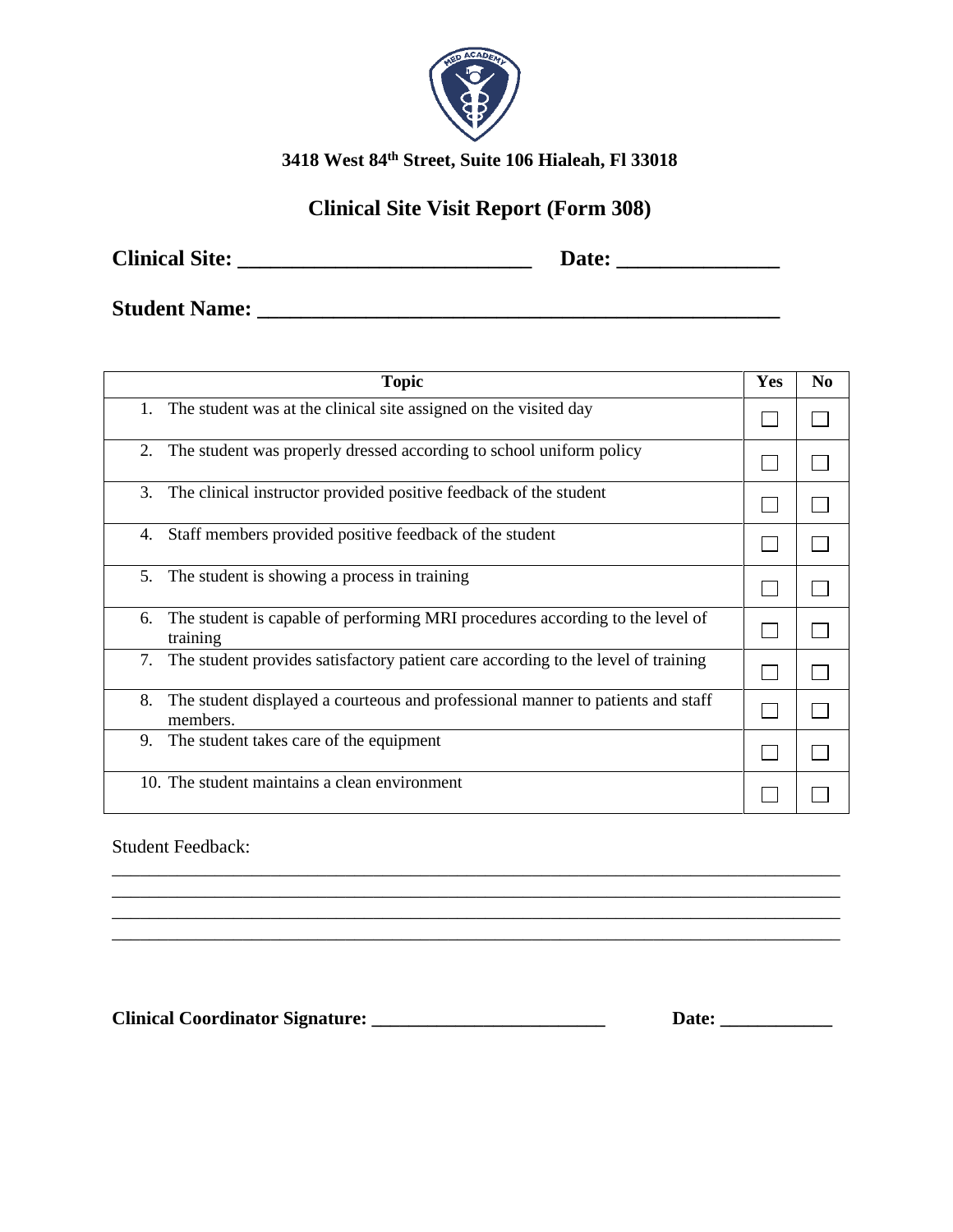

#### **Clinical Preceptor Evaluation of Clinical Affiliate (Form 309)**

Preceptor Name: \_\_\_\_\_\_\_\_\_\_\_\_\_\_\_\_\_\_\_\_\_\_\_\_\_ Clinical Facility: \_\_\_\_\_\_\_\_\_\_\_\_\_\_\_\_\_\_\_\_\_\_

Date: \_\_\_\_\_\_\_\_\_\_\_\_\_

Purpose: The purpose of this evaluation is to provide feedback to Med Academy from a faculty member (clinical instructors) about the learning environment, program curriculum, clinical education, student expectations, and other pertinent elements necessary for optimal program function. This evaluation is used as a performance improvement tool and to ensure that faculty is constantly involved in program development.

| <b>Question</b>                                                                                                                       | <b>Exceeds</b><br><b>Standard</b> | <b>Meets</b><br><b>Standard</b> | <b>Below</b><br><b>Standard</b> |
|---------------------------------------------------------------------------------------------------------------------------------------|-----------------------------------|---------------------------------|---------------------------------|
| Does the affiliated clinical site provide an adequate educational<br>environment?<br>Comments:                                        |                                   |                                 |                                 |
| Does the affiliated clinical site support faculty members and<br>clinical preceptors to accomplish the program missions?<br>Comments: |                                   |                                 |                                 |
| Are clinical preceptors aware of the program's mission,<br>objectives, curriculum, and outcomes?<br>Comments:                         |                                   |                                 |                                 |
| There is a clinical preceptor in charge of the student in each of the<br>clinical sites?<br>Comments:                                 |                                   |                                 |                                 |
| Is the number of patients scheduled daily at the clinical site<br>appropriate for learning?<br>Comments:                              |                                   |                                 |                                 |
| Is the equipment used for clinical externship proper for training?<br>Comments:                                                       |                                   |                                 |                                 |
| Are the students exposed to a variety of clinical procedures?<br>Comments:                                                            |                                   |                                 |                                 |